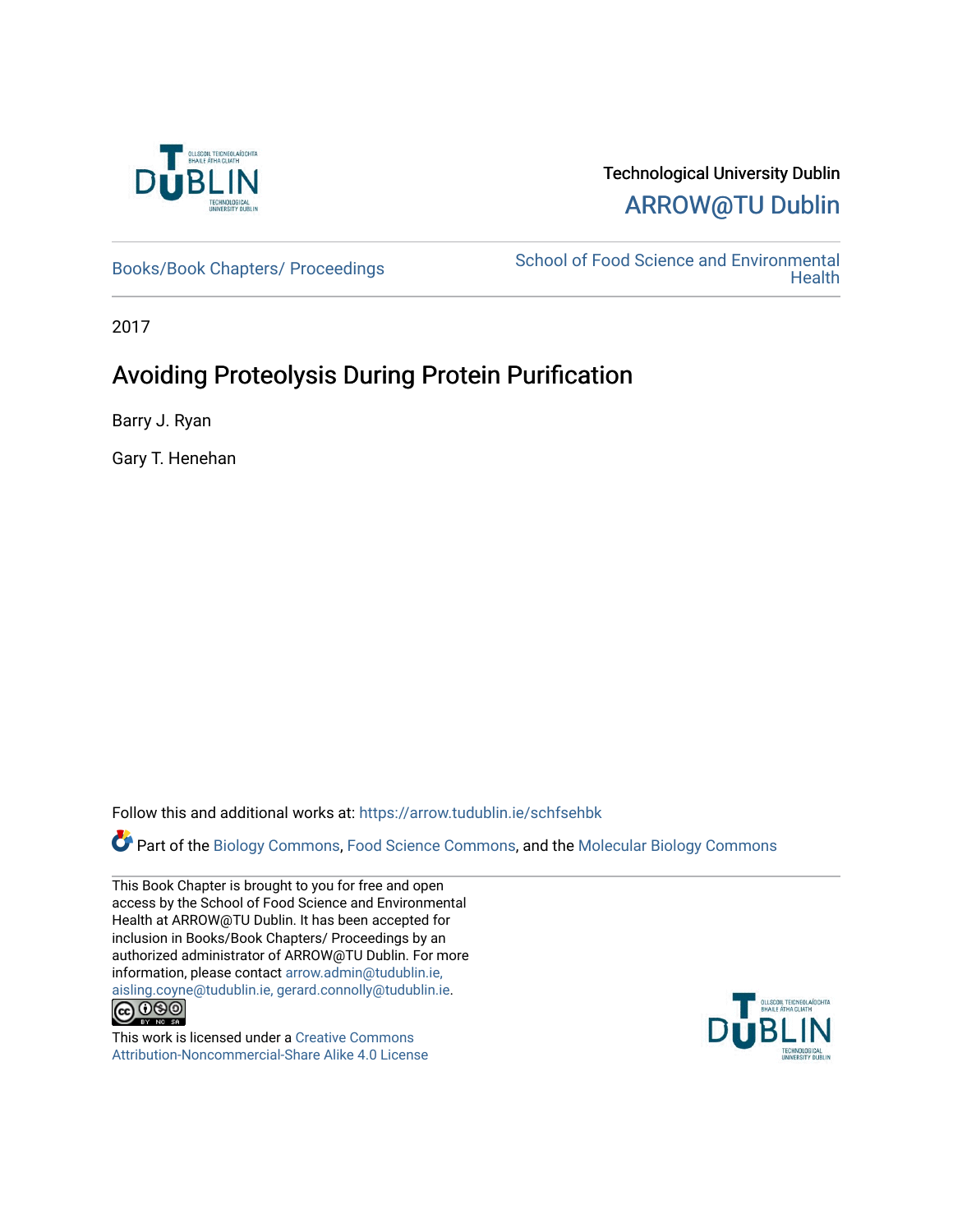### **Non-standard format**

#### **Avoiding Proteolysis During Protein Purification**.

Barry J. Ryan and Gary T. Henehan.

School of Food Science and Environmental Health, Dublin Institute of Technology, Cathal Brugha Street, Dublin 1, Republic of Ireland.

Email: [barry.ryan@dit.ie](mailto:barry.ryan@dit.ie)

# **Abstract**

All cells contain proteases which hydrolyse the peptide bonds between amino acids in a protein backbone. Typically, proteases are prevented from non-specific proteolysis by regulation and by their physical separation into different sub-cellular compartments; however, this segregation is not retained during cell lysis, which is the initial step in any protein isolation procedure. Prevention of proteolysis during protein purification often takes the form of a two-pronged approach; firstly inhibition of proteolysis *in situ*, followed by the early separation of the protease from the protein of interest via chromatographical purification. Protease inhibitors are routinely used to limit the effect of the proteases before they are physically separated from the protein of interest via column chromatography. Here, commonly used approaches to reducing or avoiding proteolysis during protein purification and subsequent chromatography are reviewed.

## **Key Words**

Protease, Proteolysis, Protease Inhibitor Buffer, Protein Purification.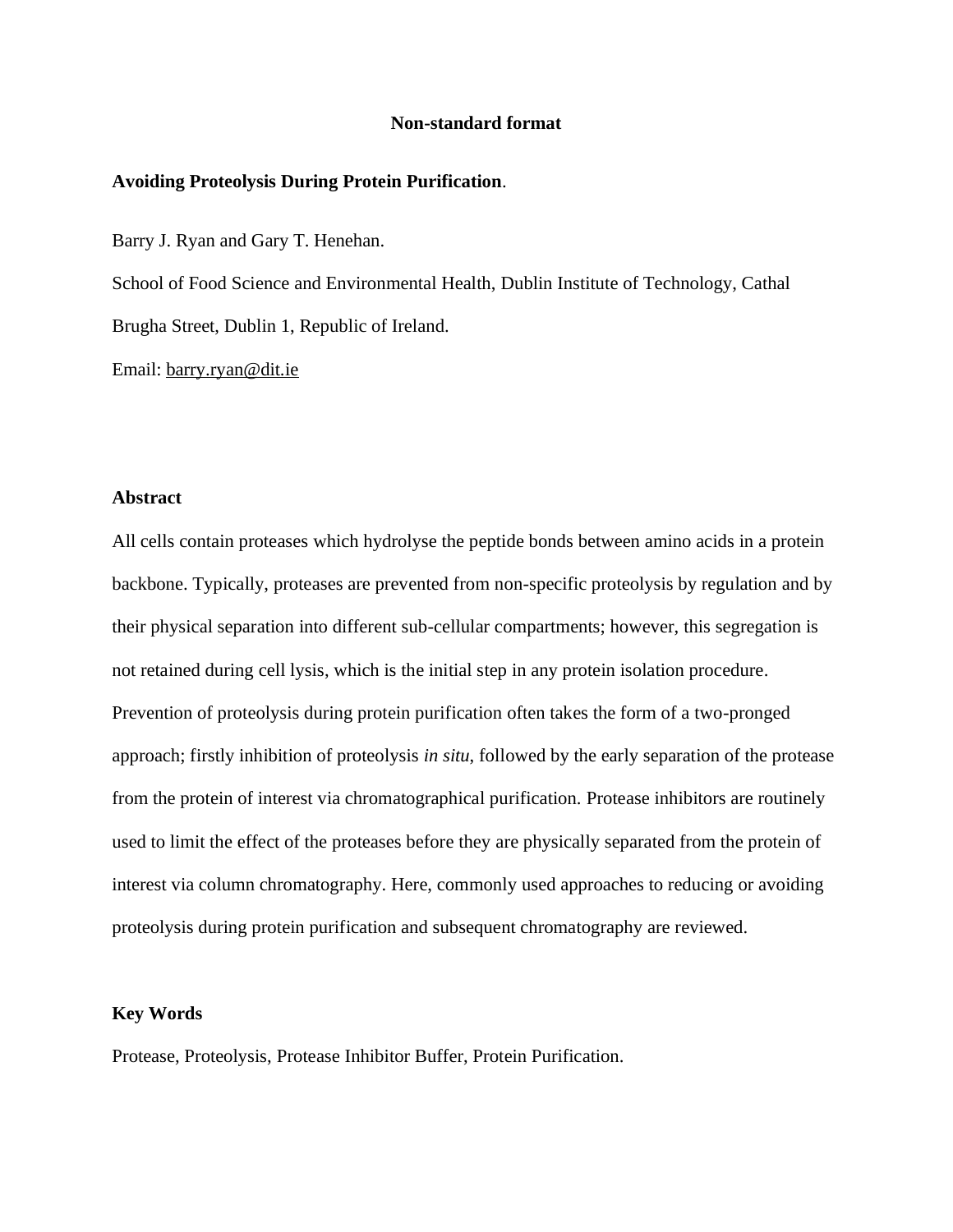#### **1. Introduction**

Protein stability can be defined as *"the persistence of molecular integrity or biological function despite adverse influences or conditions, such as heat or other deleterious conditions"* **(***1***)**. One of the key deleterious conditions during protein chromatography is the presence of proteolytic enzymes, referred to as proteases. Proteolysis is the directed degradation of proteins by specific proteases and occurs ubiquitously in nature as homeostatic levels of proteins in cells are governed by a fine balance between their rates of synthesis and their rates of degradation (*see* **Fig. 1**). Proteases have been referred to as "*Nature's Swiss Army knife*" due to their diverse roles in protein cleavage **(***2***)**.

Proteases are employed by all living cells to maintain a particular rate of protein turnover by continuous degradation and synthesis of proteins. Catabolism of proteins provides a ready pool of amino acids that can be reused as precursors for protein synthesis. Intracellular proteases participate in executing correct protein turnover for the cell; for example, in *E. coli*, the ATPdependent protease La, the *lon* gene product, is responsible for hydrolysis of abnormal proteins **(***3***)**. The turnover of intracellular proteins in eukaryotes is also affected by a pathway involving ATP-dependent proteases **(***4***)**.

Issues with proteases are less acute when purification is from a recombinant host such as *E. coli* since such hosts have been engineered to minimize proteolysis. Nonetheless, issues can arise that may be avoided by judicious choice of expression host. Proteins purified directly from "native" tissues are a different matter and present a far greater challenge. In the latter case the lysis of subcellular organelles may cause the release of a number of ill defined, damaging proteases. In this review the term "protein of interest" will be used to denote the target protein, recombinant or otherwise, to be purified.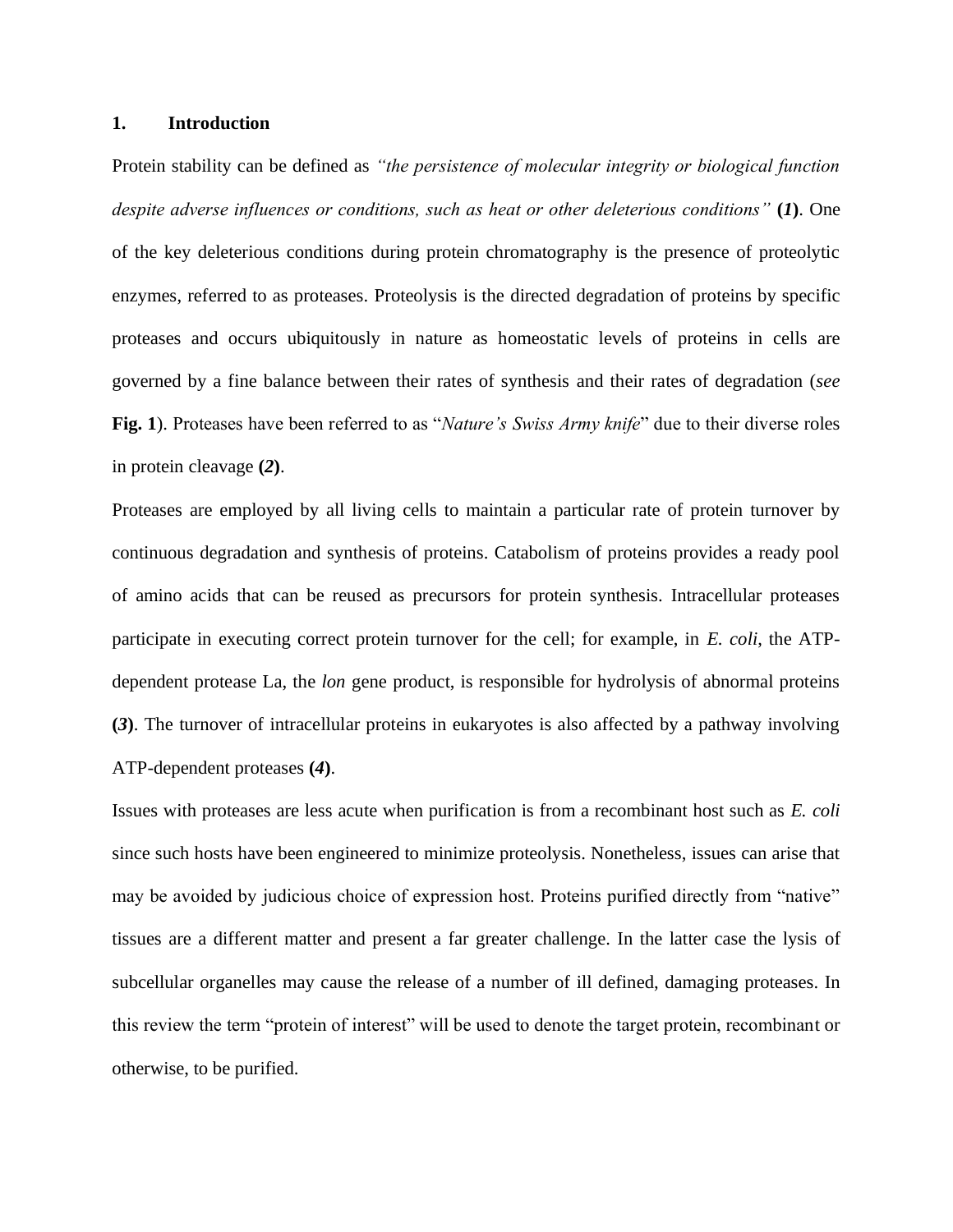## **[INSERT FIGURE 1 ABOUT HERE]**

Originally, proteases were thought to be involved solely in the degradation of unwanted proteins, but they are now known to take part in a wide range of important signalling and physiological processes such as angiogenesis, apoptosis and blood clotting (*5*). The ability of many proteases to digest proteins at known cleavage sites has given rise to a host of biotechnological applications for these enzymes (*6*). Research in this area now employs bioinformatics (*7*) and systems biology (*8*) amongst other tools to investigate the complex interlinked proteome. Based on this research some proteases are recognised as biomarkers for disease states and have become the target of therapeutic intervention in an attempt to modulate a variety of signalling pathways (*9*).

#### **2. Protease Classification**

Proteases belong to the hydrolase class of enzyme (Enzyme Classification 3.4), which catalyse the hydrolysis of various bonds with the participation of a water molecule. The proteolytic process involves the cleavage of peptide bonds that link amino acids together in the polypeptide chain. Proteases are defined as either exopeptidases or endopeptidases depending on their site of action (*see* **Table 1**). Proteases are also categorised into four major groups according to their catalytic active site and mode of action (*see* **Table 2**). Another classification divides proteases on the basis of their pH optimum. Thus, acid proteases are optimally active at acid pH values: these were originally identified in the mammalian stomach as components of digestive juices (*e.g.*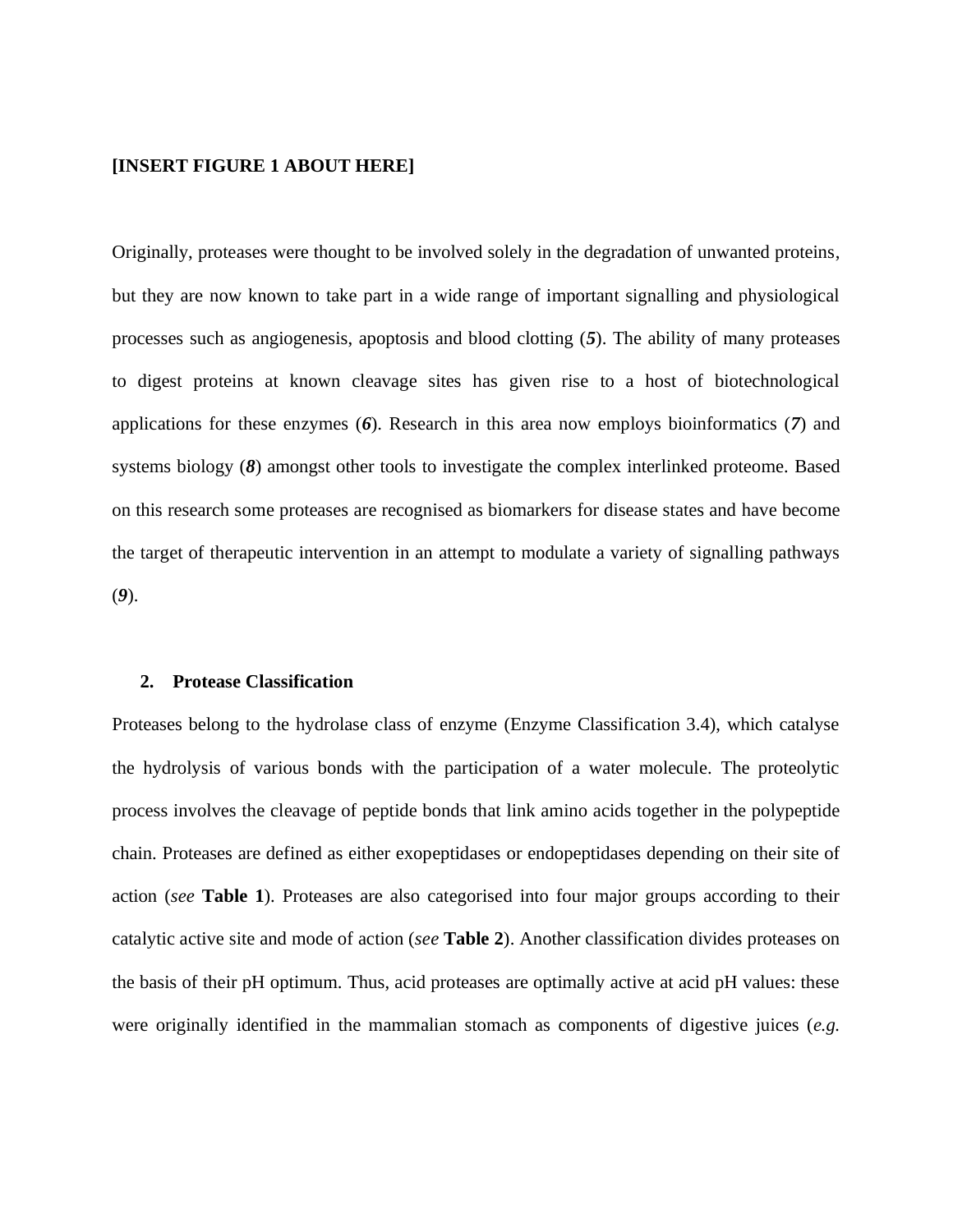Chymotrypsin). Neutral proteases and alkaline proteases are optimally active at neutral and alkaline pH values respectively.

### **[INSERT TABLE 1 AND 2 HERE]**

## **3. Proteolysis**

#### **3.1 Proteolysis during protein purification: prevention is better than cure**

Proteases are essential components in all life forms and in normal circumstances proteases are typically packaged into specialised organelles to minimise the chance of unwanted proteolytic activity. Within these organelles there are specific regulators associated with each protease, controlling the action of the protease. Prior to any chromatography step it is necessary to lyse or disrupt cells to liberate the protein of interest in soluble form. It is at this stage that a protein is most vulnerable to proteolysis. When cells are disrupted prior to chromatography-based purification, proteases that are normally located in a different sub-cellular compartments are separated from their regulator molecules and exposed to the protein of interest, thus increasing the probability of undesired proteolysis **(***10***)**. Realistically, it is impossible to remove all proteases present in a chromatography sample preparation, however, careful selection of host cell (if protein of choice is recombinantly expressed) or cell type (if the protein of choice is native) in conjunction with specific sample preparation protocols can reduce unwanted proteolysis during purification **(***11***)**. Approaches to reduce proteolysis during heterologous protein expression and native protein extraction for chromatography purposes will be discussed here by way of examples.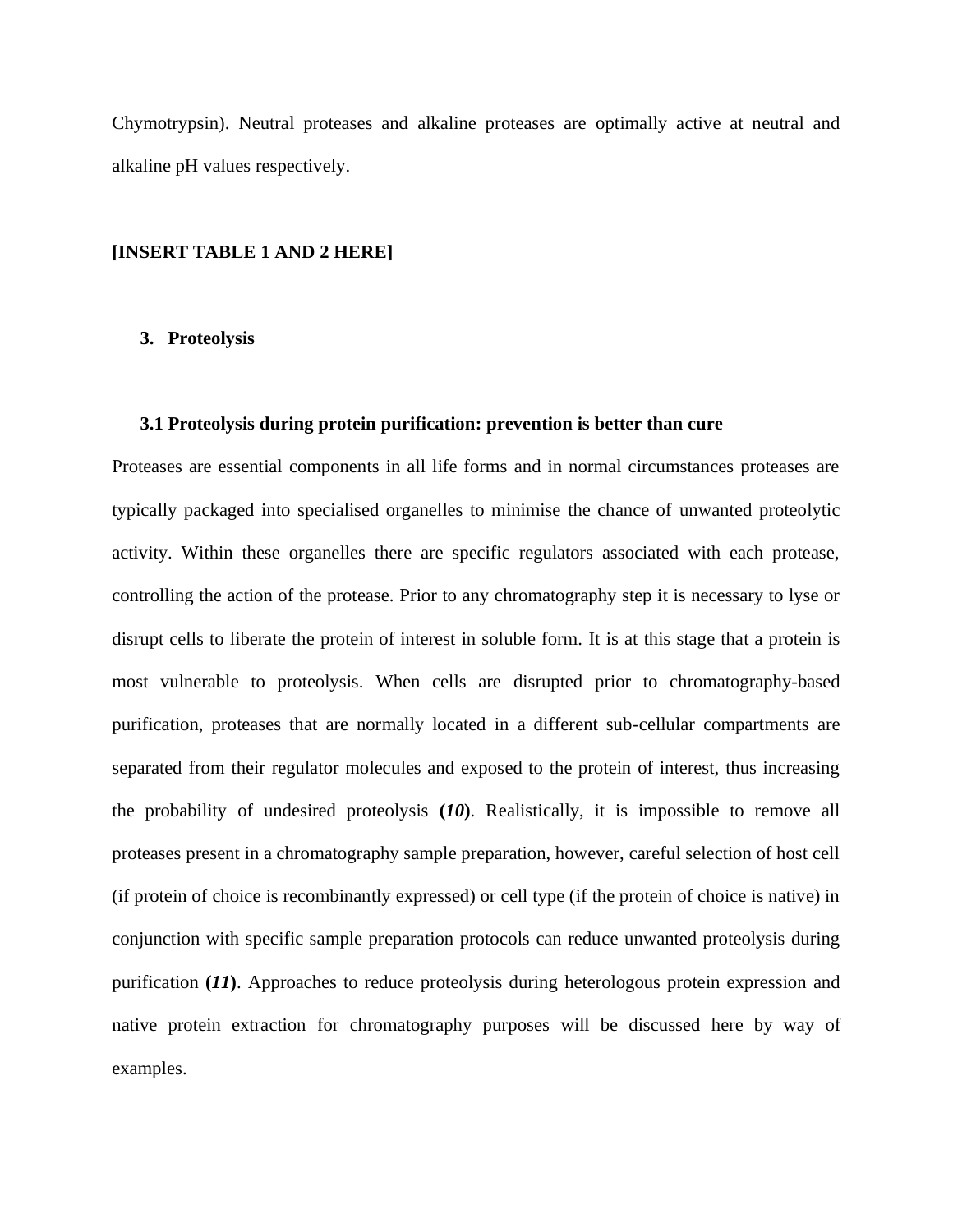# **3.2 Reducing Proteolysis during heterologous protein expression**

During the production of recombinant proteins, the protein of interest may be exposed to a host protease to which it is particularly susceptible. There are many design strategies that can be enacted to reduce such a potential proteolytic effect. The gram-negative bacterium *E. coli* is the most widely used host for heterologous protein expression in both research laboratories and industry. The approaches below refer to expression in this host, but will apply to other organisms in many cases.

## 3.2.1 *Use of alternative expression strains:*

Simply altering the host strain may reduce proteolysis of recombinant proteins. There are many commercially available protease deficient strains for heterologous protein expression; for example *E. coli* BL21, is deficient in two proteases encoded by the *lon* (cytoplasmic protease) and *ompT* (periplasmic protease) genes, while other strains lack *Prc* and *DnaJ* protease genes (*12*, *see* **Table 3**).

## 3.2.2 *Targeting of expressed protein*:

Proteins may be expressed in a subcellular compartment where they are less likely to encounter a protease. Targeting to the periplasmic space of *E. coli*, or even extra-cellularly, by use of coexpressed signaling sequences may avoid degradation by cytoplasmic proteases during expression. This approach, combined with selective cell lysis, will reduce the likelihood of the expressed protein coming in contact with cellular proteases.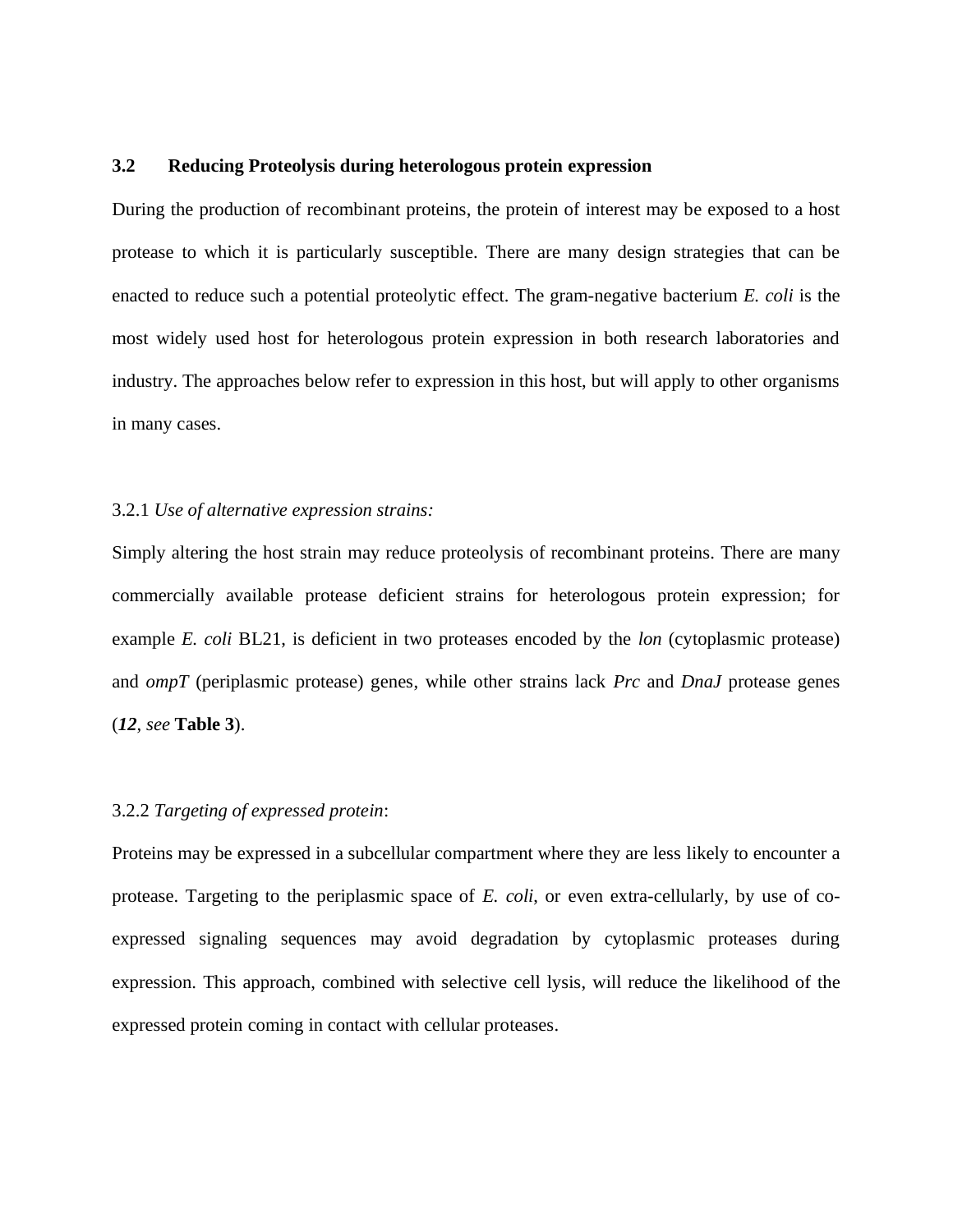## 3.2.3 *Reduce protein misfolding*:

Protein degradation by proteolysis occurs naturally when mis-folded proteins are produced in the cell. Misfolded proteins are commonly produced during heterologous protein expression and can occur due to a difference in codon usage between *E. coli* and the expressed protein's native environment. The codon bias may be reduced by using specific cell lines (e.g. *Oragami*TM or *pRARE*TM from Novagen), lowering growth temperature (*see 13* for an in-depth review) or by altering the growth medium (e.g. polyol inclusion (*14*)).

## 3.2.4 *Use of fusion proteins:*

Another approach to protect recombinant proteins from unwanted proteolysis is to fuse them to a protein tag. These tags can improve protein folding and solubility and also act as a convenient handle for purification. Examples here include proteins fused to Glutathione-S-Transferase (GST) or Maltose Binding Protein (MBP). Vectors incorporating such tags are commercially available; GST (pGEX plasmid system from *GE Healthcare*) and MBP (pMAL plasmid system from *New England Biolabs*).

## *3.2.5 Alternative expression hosts*:

If the above approaches fail, it may be necessary to consider expression in another heterologous host (e.g. another prokaryote, yeast or mammalian cell line). A number of commercially available expression systems have been developed in recent years (*15, 16* and *17*).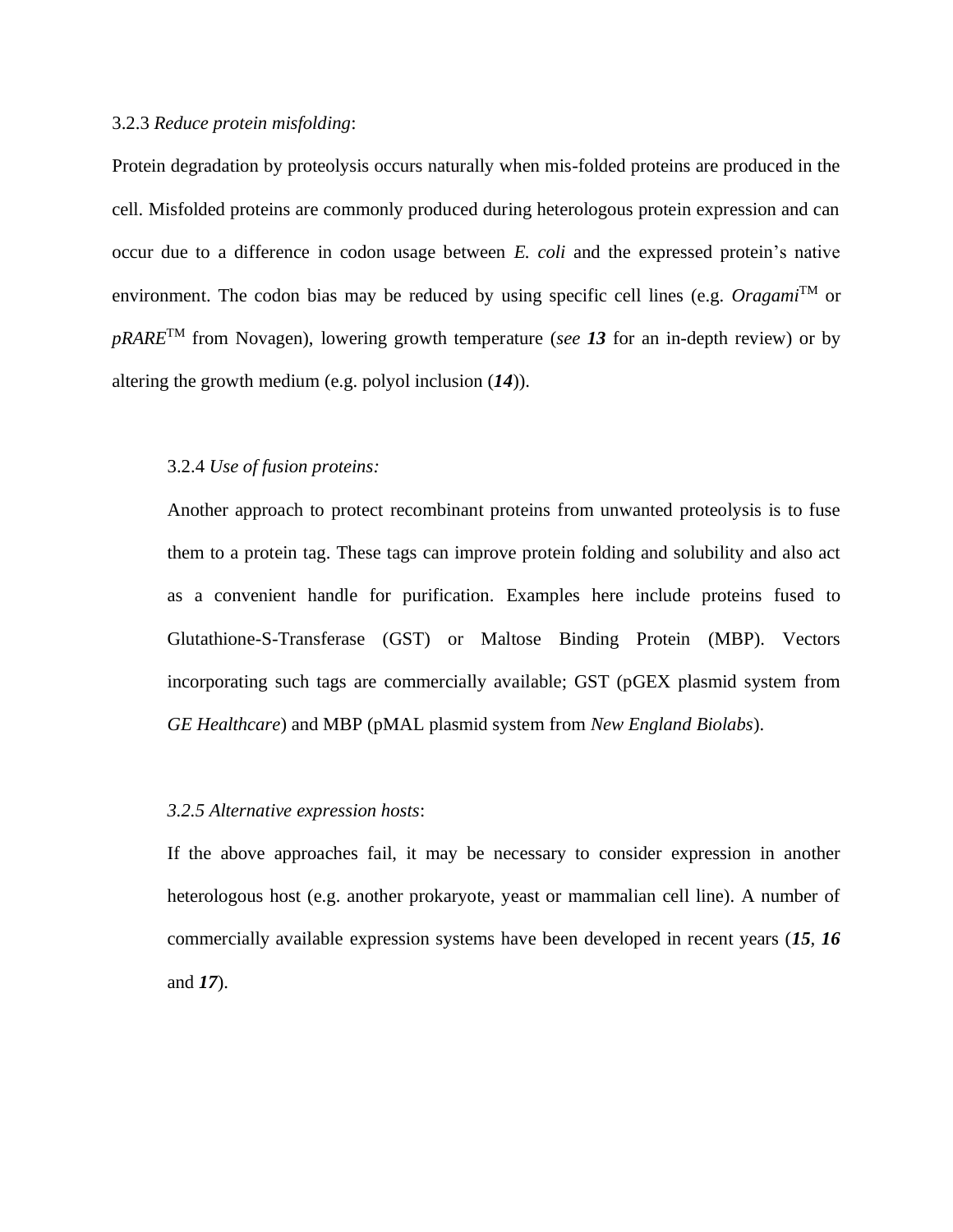# **3.3 Proteolysis reduction during native protein purification**

The purification of proteins from cells (plant or animal) other than specialized prokaryotic expression hosts can be more problematic. In the case of eukaryotic cells, for example, cell lysis may cause the release of lysosomal proteases that may attack a protein of interest. In this case a number of basic procedures to minimize protease activity are required.

## *3.3.1 Source of native protein:*

Native protein sources, such as mammalian tissues, often exhibit differing protease levels (e.g. liver and kidney samples contain a much higher concentration of proteolytic enzymes than skeletal or cardiac muscle, *18***)**. Careful selection of protein source may sufficiently reduce protease activity during extraction and purification.

#### *3.3.2 Low temperature lysis:*

Cell lysis is normally carried out on ice to keep degradative processes to a minimum. The extract buffer should also be chilled to  $4^{\circ}$ C before use.

*3.3.3 Work quickly*: It is important to prepare a clarified cell extract for purification as quickly as possible to minimize contact between the protease and the protein of interest. A clarified extract is normally achieved by centrifugation using a refrigerated centrifuge. It is important to proceed to the first purification step as quickly as possible after cell lysis and clarification. The initial purification step should be designed to separate the protein of interest from proteases.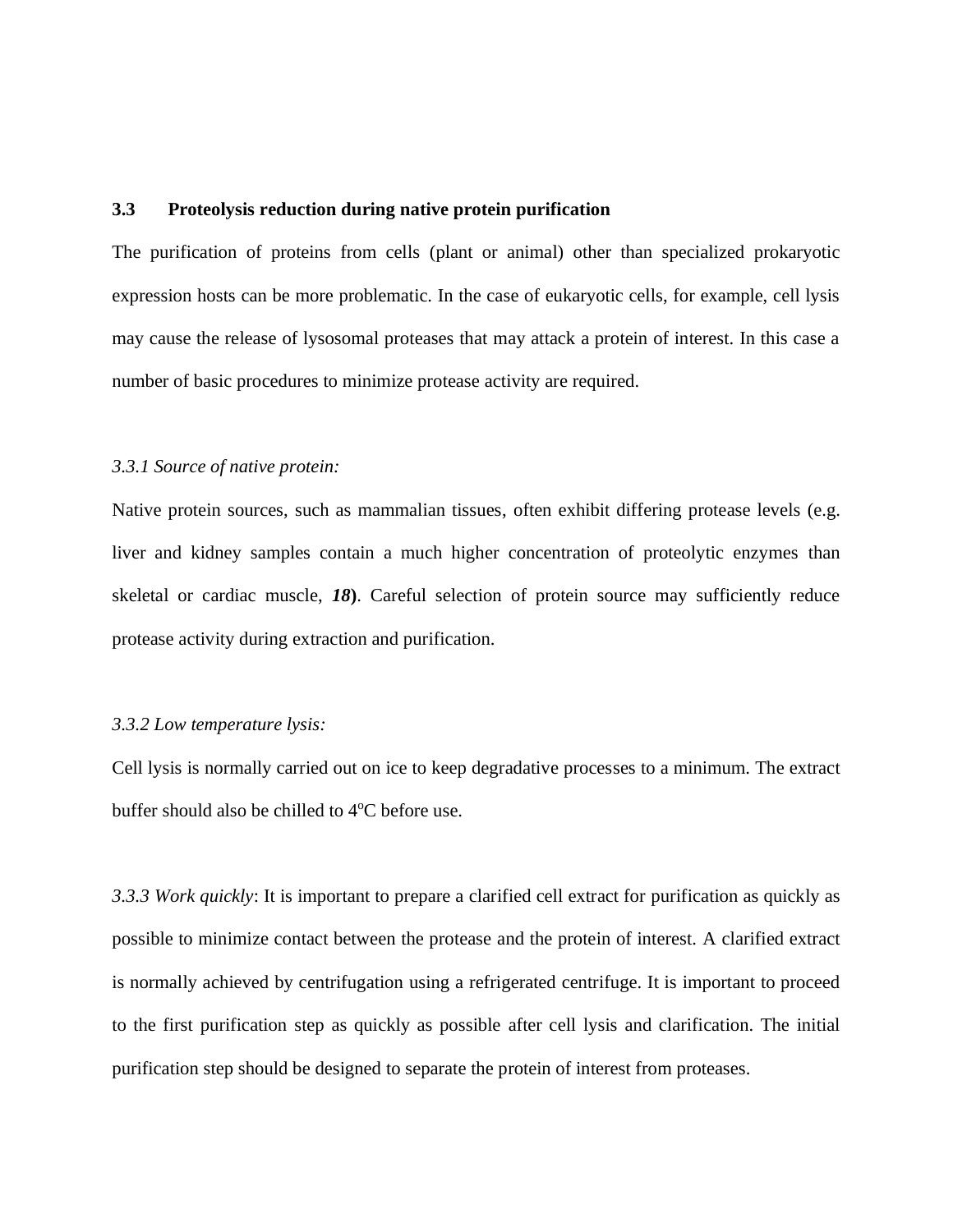# *3.3.4 Control of pH*:

Typically cell lysis is carried out at neutral or slightly alkaline pH. This will minimize the activity of acid proteases; however, it will not affect neutral or alkaline proteases.

## *3.3.5 Lysis buffer additives*:

A range of compounds may be added, sequentially or simultaneously, to the lysis buffer to reduce protease action. Salts may be added to alter the osmotic concentration of buffer, glycerol (5-15% v/v) and sucrose (2.5 m*M*) may be added to stabilize proteins. In addition to these compounds there are a range of specific protease inhibitors that may be added to lysis buffers to stabilize proteins (*see* **Table 4**). Many of these agents are commercially available as inhibitor cocktails or they can be made in-house (*see* **Table 5** and **Section 4.3**).

#### *3.3.6 Alternative approaches*:

In some cases it may be possible to heat shock an extract to temperatures up to  $70^0C$  or more; however, this will *only* work if the protein of interest is heat stable. The heat shock inactivates degradative enzymes, such as proteases, while maintaining the activity of the protein of interest. Another approach is to use salting-out to precipitate and stabilize the protein of interest. In this process ammonium sulphate is added (slowly, with stirring) up to 70% w/v saturation to render proteins insoluble. The precipitated proteins may be collected by centrifugation. Many proteins are surprisingly stable as precipitates and can be stored in this form for extended periods before being resolubilised by a simple dialysis step.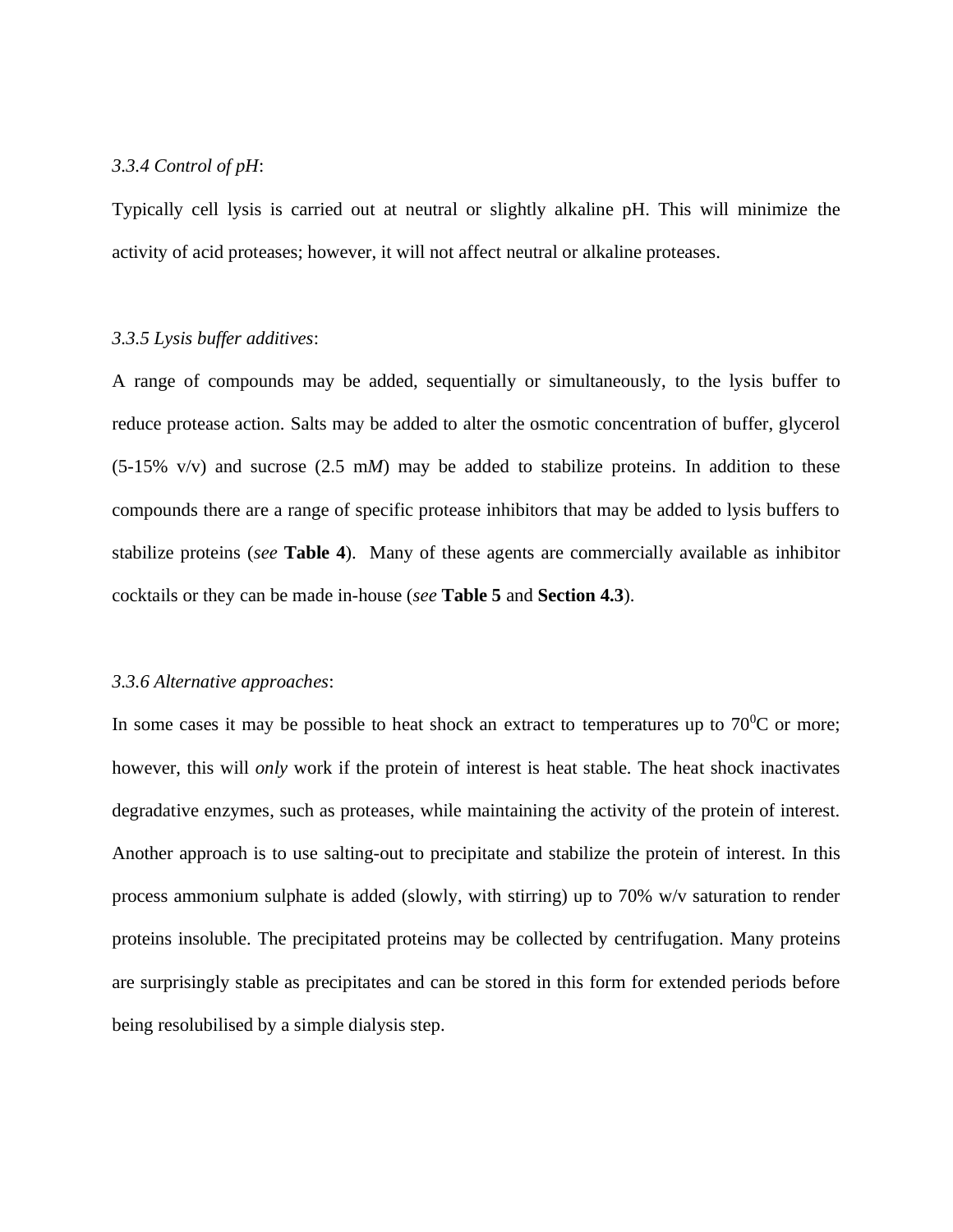Once the source of the protein of interest has been optimized, a commonly used approach toward prevention of further unwanted proteolysis during protein isolation and purification is to include protease inhibitors during sample preparation, purification, and characterization.

## **[INSERT TABLE 3 ABOUT HERE]**

#### **4. Protease Inhibition**

#### **4.1. Protease Inhibitor Selection and Preparation**

Proteolysis avoidance, or reduction, is better than dealing with a protease after it has begun to act. However, if proteolysis is unavoidable, understanding the protease you are dealing with will help in choosing alternative protein isolation and purification strategies or, in the worst case, selecting a suitable inhibitor. One should also consider whether the protease activity is a problem all of the time, or only during certain conditions (e.g. stressful induction, isolation from cancer cell lines, *see 19*). Judicious inhibitor choice will depend on the correct empirical identification of the protease involved.

The identity of a protease(s) can be determined in several ways, however, the simplest method is to incubate the sample of choice with a single inhibitor from the group of inhibitors (Serine, Cysteine, Thiol, Metallo- etc.) listed in **Table 2**. The degree of proteolysis can be simply identified from Sodium Dodecyl Sulfate PolyAcrylamide Gel Electrophoresis (SDS PAGE) analysis of the protein sample post-inhibitor incubation; increased protein band smearing on the gel or a change in expected protein size will indicate potential proteolysis. Proteolysis inhibition, indicated by a maintenance of correct protein size with no protein band smearing after a given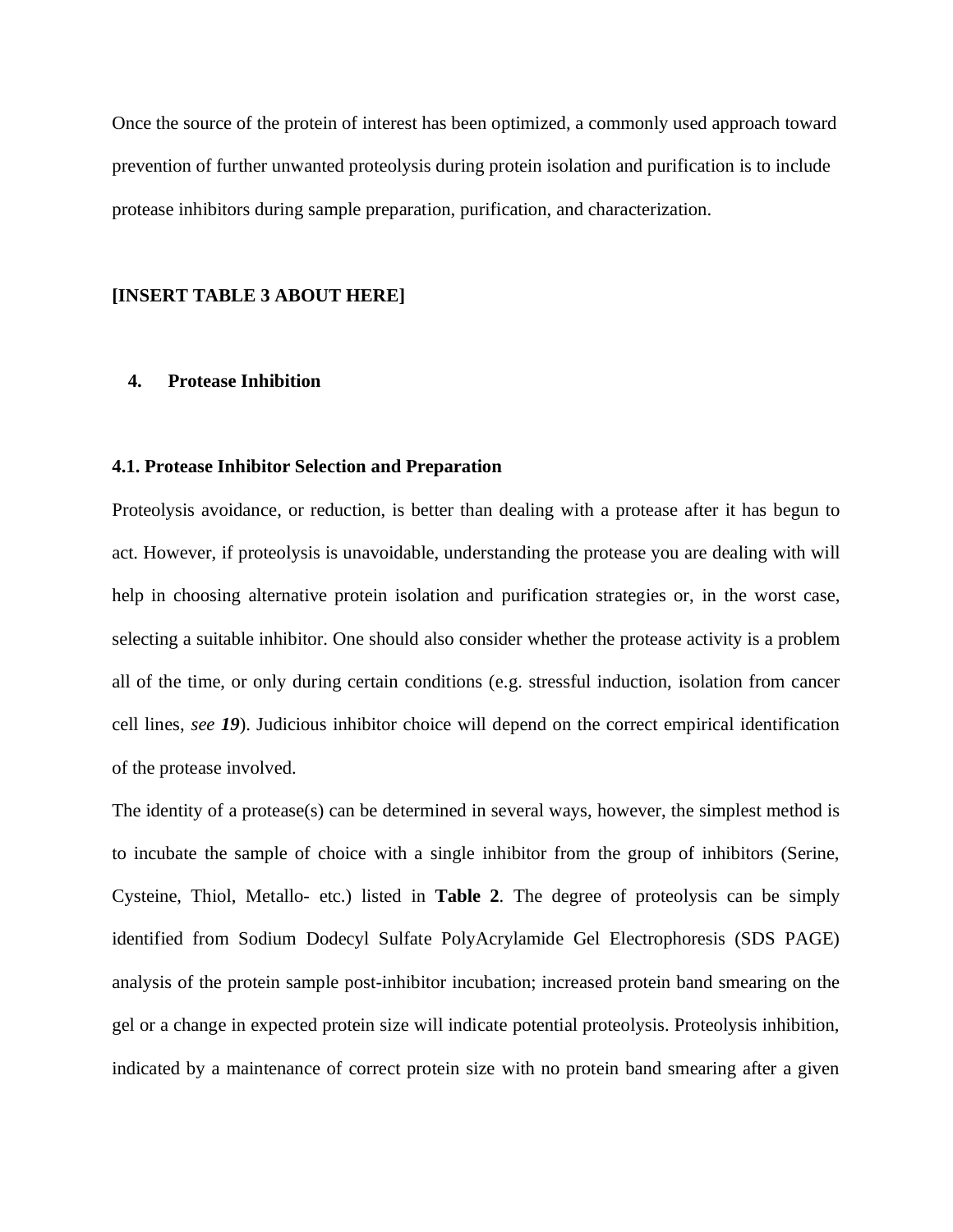incubation period with inhibitor, will permit the identification of a suitable inhibitor group for the sample preparation. There are alternative strategies for the specific identification of proteases including fluorescence labelling (*20*), substrate tagging (*21*), zymography (*22*) and activity based probes (*23*); however, these techniques are generally more expensive and labour intensive. The type of proteolysis encountered in a given tissue sample can be divided into two broad categories:

*Minor hydrolysis*: An exopeptidase that cleaves off one, or more, terminal amino acids may cause little disruption to the integrity or function of a protein. This degree of degradation may go unnoticed as catalytic activity, for example, may be unchanged. In some cases, significant cleavage of an enzyme by endopeptidases may occur without loss of activity or function. Such proteolysis may only be detected as electrophoretic heterogeneity or by Mass Spectroscopy. A consequence of this hydrolysis where protein activity or function is partially lost may be extremely difficult to detect.

*Catastrophic hydrolysis*: In this case hydrolysis is such as to render a protein devoid of activity or function. The protein may not be detectable by traditional techniques such as activity assay or using antibody probes. In this case it may be useful to monitor lysates for protease activity using an appropriate screening assay.

Once the type of protease has been identified, individual inhibitors can be chosen from **Table 4** or a typical *general-use* protease inhibitor mix can be prepared immediately before use from the stock concentrations outlined in **Table 5**. Protease inhibitor solutions must be correctly stored after they have been prepared. Aliquot a stock solution of inhibitor and store it at the correct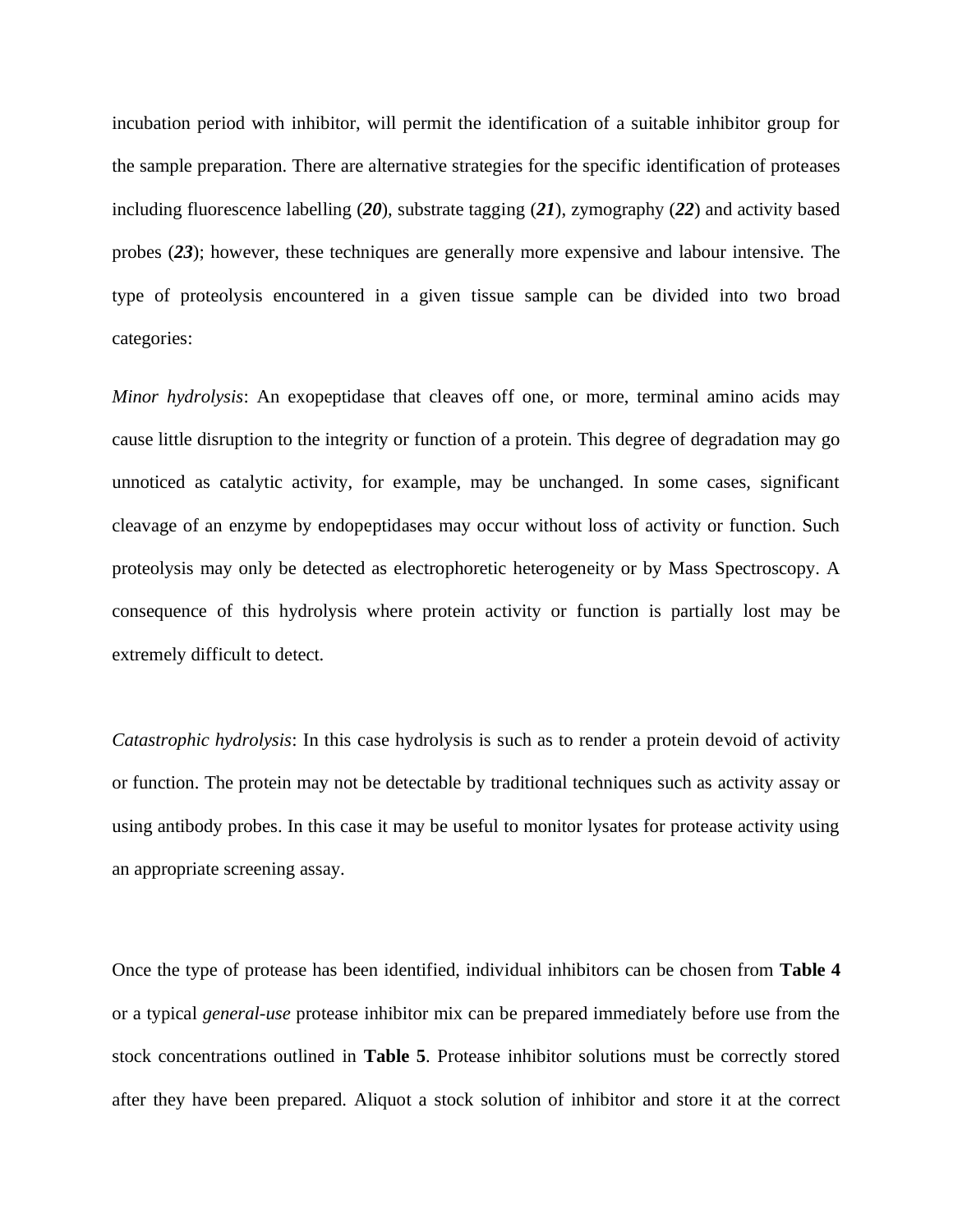temperature (*see* **Table 4**) to maintain the properties of the inhibitor. Make small, single use aliquots to reduce the risk of stock contamination. Ensure that the protease inhibitor/inhibitor mix is combined with the cell sample *immediately prior* to cell disruption. If the individual protease inhibitor/inhibitor mix is to be prepared fresh then it must be used within one hour of preparation.

# **[INSERT TABLE FOUR ABOUT HERE]**

# **[INSERT TABLE FIVE ABOUT HERE]**

It should be noted that the generic protease inhibitor cocktail outlined here is not guaranteed to work in all circumstances. The success of any mix will depend on the correct empirical identification of the protease involved.

# **4.2 Commercially available Universal Protease Inhibitor Mixes.**

There are several types of commercially available "Universal Protease Inhibitors" that may also be used (e.g. *Complete Protease Inhibitor Cocktail Tablets*, Roche Applied Science). Additionally, many companies offer inhibitor panels, such as the *Protease Inhibitor Panel* (Sigma Aldrich), which is a cost-effective method for personalized protease cocktail inhibitor generation **(***24***)**.

#### **4.3 Supplementary Protease Inhibitor Components.**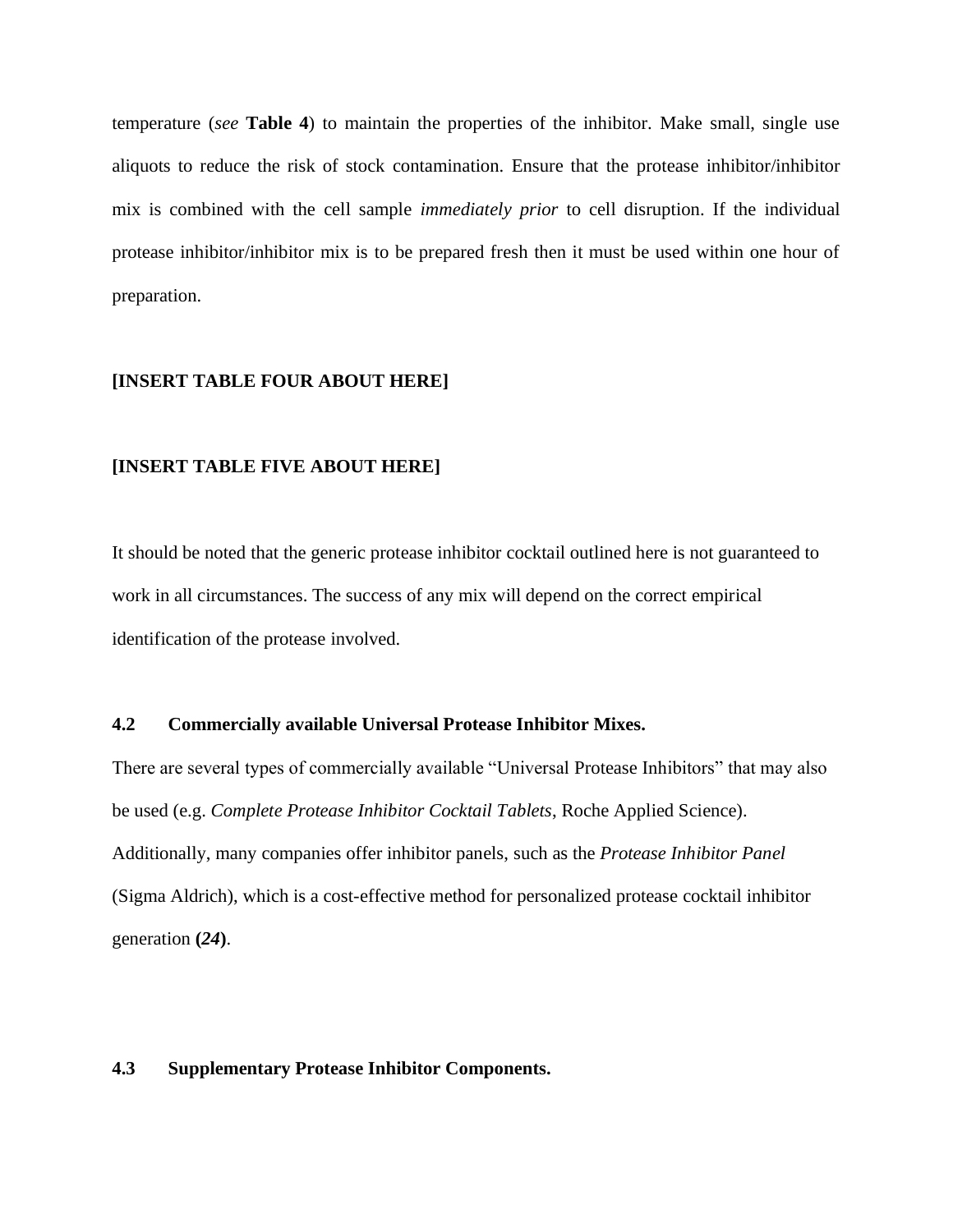## *Additional Inhibitors*

If a particular protease is thought to be dominant within a sample preparation, the cocktail mix may be supplemented with additional specific protease inhibitors **(***25- 33***)**. Commonly used specific individual protease inhibitor components are outlined in **Table 6**.

# **[INSERT TABLE SIX ABOUT HERE]**

Phosphatase inhibitors may also be required since many enzymes are activated by phosphorylation: hence dephosphorylation must be inhibited if enzyme activity is to be maintained. Again, an empirical approach is required to identify if a phosphatase inhibitor is required (*see* **Section 4.1** and **Table 7**). Protein phosphatases can be divided into two main groups: protein tyrosine phosphatases and protein serine/threonine phosphatases, which remove phosphate from proteins (or peptides) containing phosphotyrosine or phosphoserine/phosphothreonine respectively (*34*). Inhibitors commonly used include: p-Bromotetramisole, Cantharidin**,** Microcystin LR (Ser/Thr Protein Phosphatases and Alkaline Phosphatase L-Isozymes) and Imidazole, Sodium molybdate, Sodium orthovanadate, Sodium tartrate (Tyr Protein Phosphatases and Acid and Alkaline Phosphatases, *see* **Table 7**). There are also a number of commercially available Phosphatase Inhibitor Mastermixes (e.g. PhosphataseArrest™ Phosphatase Inhibitor Cocktail, Geno Technologies Ltd.). These are often supplied in convenient, ready-to-use 100X solutions that are simply added to the protein extraction buffer or individual samples. These mixes can be sourced as either broad spectrum phosphatase inhibitor cocktails or as phosphatase inhibitors for targeting particular set of phosphatases.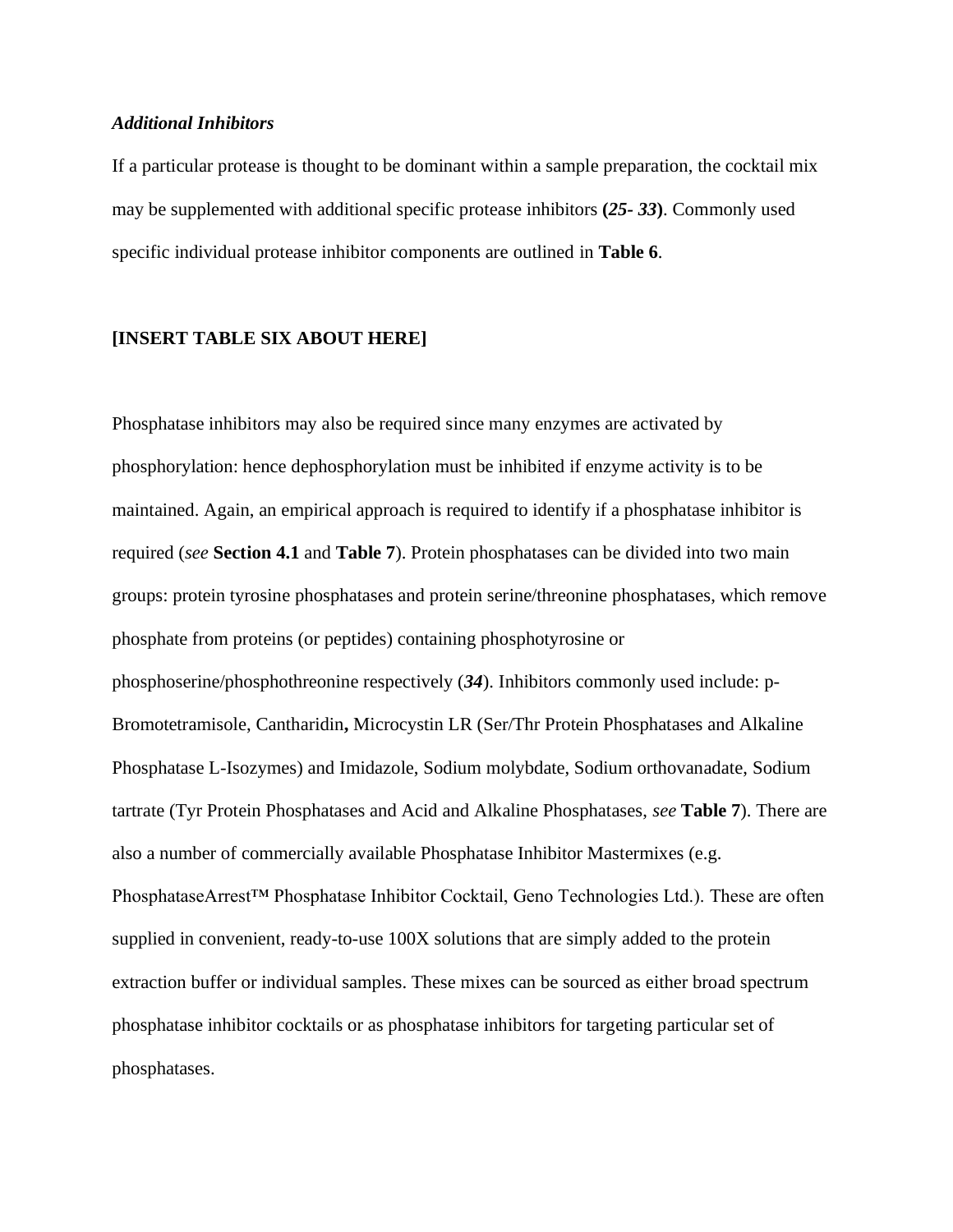## **[INSERT TABLE SEVEN ABOUT HERE]**

#### **4.4 Supplementary Chemical Compounds including Enzymes.**

The addition of supplementary chemical components to disrupt protease activity should be carefully assessed on a small scale since such components may alter the function/stability of the protein of interest (*see* **Table 8**). Moreover, additional protease inhibitors should be introduced to the sample with caution since protein modifications, such as alteration of protein charge, may occur. These alterations may interfere with further protein characterisation studies. For example, 2-mercaptoethanol will reduce the cysteine proteases, but may also unfold target proteins containing disulphide bridges. Ethylenediamine-tetraacetic acid (EDTA) is included in many protease inhibitor buffers because metal ions are frequently involved in proteolysis, thus their removal will impede proteolysis. However, if one is purifying poly-Histidine tagged proteins or metalloproteins, then the chelating effect of EDTA will dramatically alter purification yields, and the EDTA should be removed by dialysis or a buffer exchange resin prior to chromatography. Inclusion of 2 *M* thiourea may also prevent proteolysis: Castellanos-Serra and Paz-Lago **(***35***)** noted the protease inhibitory effects of its addition in conjunction with its efficiency in solubilizing proteins. DN*ase* (100 U/mL), although not itself a protease inhibitor, can be included in the cell lysis buffer as this will serve to reduce the viscosity of the crude lysate. The reaction is allowed to proceed for 10 min at  $4^{\circ}$ C in the presence of 10 m*M* MgCl<sub>2</sub>.

#### **[INSERT TABLE EIGHT ABOUT HERE]**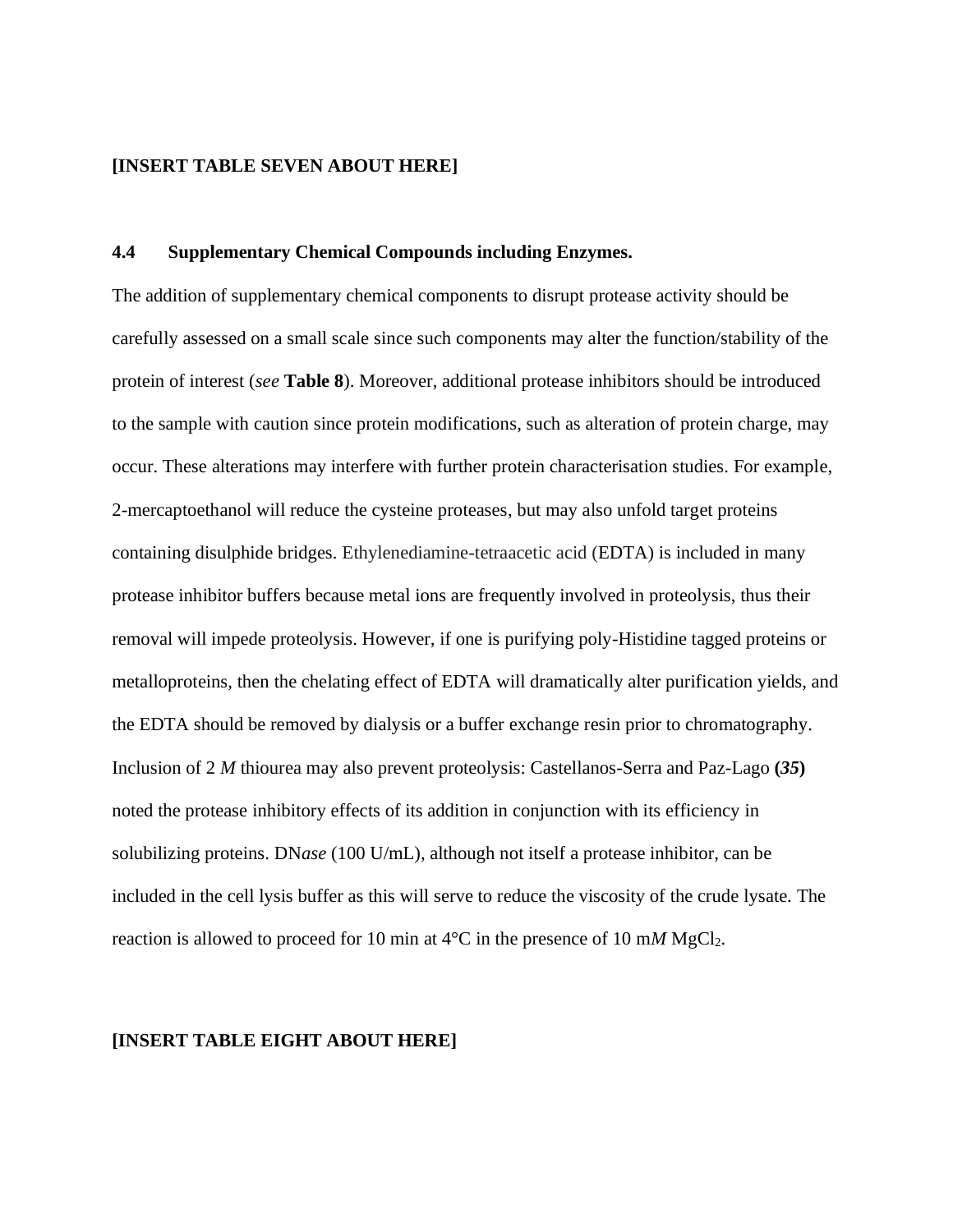# **4.5 Protease Inhibition During Chromatography.**

The introduction of contaminating proteases from your own skin, non-sterile water etc. can be avoided by sterilising all plasticware and by wearing appropriate personal protective equipment. All buffers should be filter sterilised  $(0.2 \mu m)$  into autoclaved bottles (sterile filtering will not remove contaminating proteases, but will remove any protease secreting microorganisms). Additionally, sterile filtration of the protein eluate, once purification is complete, is recommended.

Cell disruption, as with all other parts of the purification procedure, should take place at 2-8°C. This temperature will not only reduce the activity of proteases, but will also aid in stabilizing the target protein (reduction in thermal denaturation). Kulakowska-Bodzon and co-workers **(***36***)** provide an excellent review on protein preparation from various cell types for proteomic work. In general, all buffers and materials should be pre-chilled to 2-8°C. Rapid purification at this lower temperature will reduce the risk of unwanted proteolysis. It is advisable not to store such samples at 2-8 $\rm ^{o}C$  for more than one day between purification steps, rather store them at -20 $\rm ^{o}C$ .

Gel filtration (size exclusion chromatography) is often used as the final step in protein purification where it can be used to desalt and buffer exchange the protein (thus eliminating the need for dialysis). Contaminating proteases can also be separated from the protein of choice if there is significant separation between elution peaks for the protease and the protein of choice. This is the case only where there is a considerable difference between the size of the protease and the size of the protein of interest. If a multi-step purification strategy is being used, try to carry out the purification that delivers the best separation between protease and protein of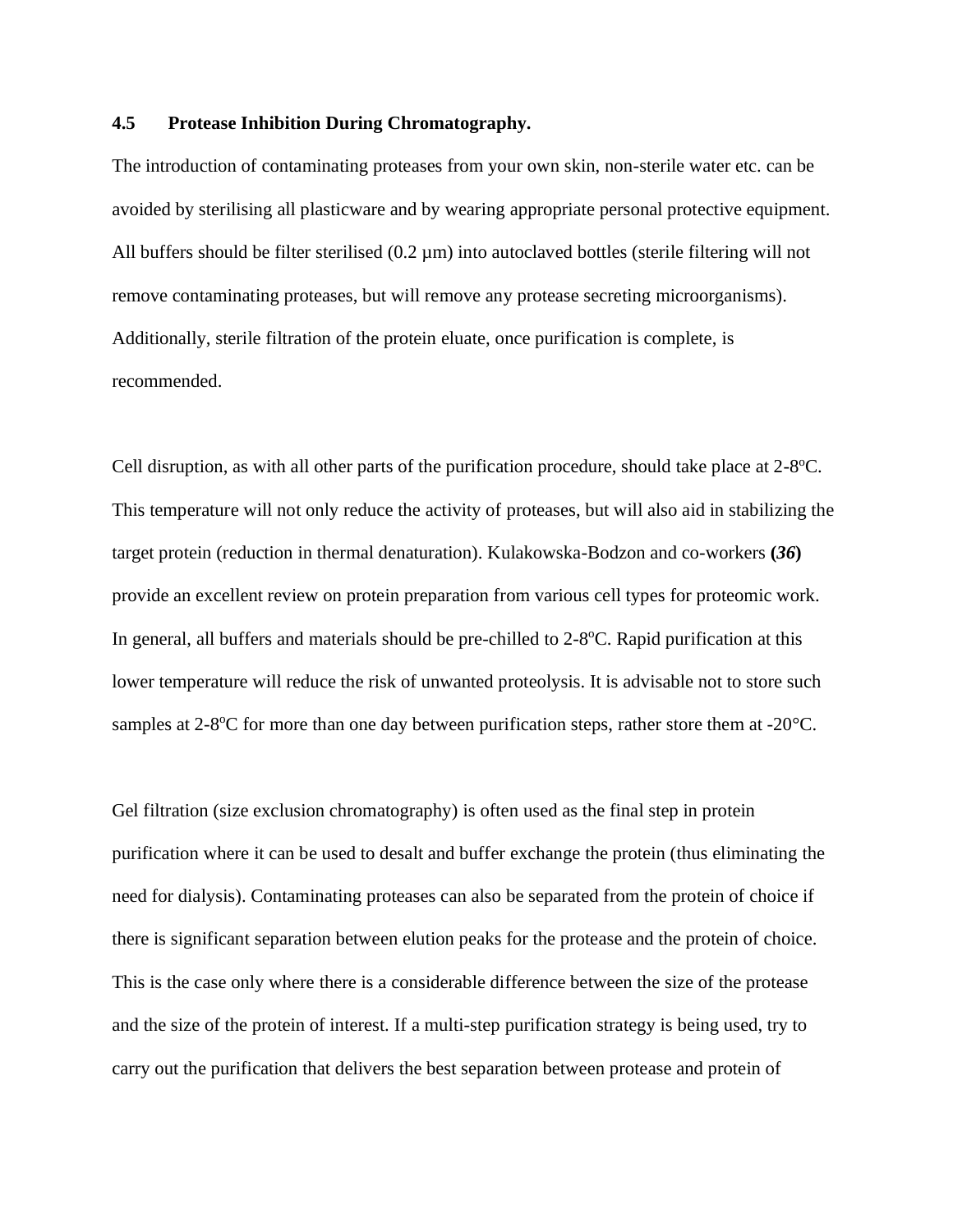interest at the beginning. This, however, may not always be feasible, as other factors must be considered in designing a purification strategy (*e.g.* physio-chemical properties of the target protein, cost and time).

#### **5. Proteases in chromatography**

## **5.1 Use of proteases during chromatography**

Some purification protocols require the addition of specific proteases. Common examples here include the use of *enterokinase* (recognition site D-D-D-K) or *TEV protease* (recognition site E-N-L-Y-F-Q-G) to remove polypeptide and protein purification tags from recombinant proteins. More recently, designed and non-specific proteolysis during preparative chromatography has been used to assist in glycoprotein characterisation (*37* and *38*), lipid protein purification (*39*) and antibody profiling (*40*). In all cases, it is critical to ensure that any protease inhibitor containing buffer is exchanged, by dialysis or a suitable buffer exchange resin, prior to the addition of the desired protease.

## **5.2 Post-Chromatographic Analysis.**

Protease inhibition can be either reversible or irreversible. The majority of serine and cysteine protease inhibitors are irreversible, whereas the aspartic and metalloprotease inhibitors are reversible. Even when the inhibitors are added at an early stage, they may be lost during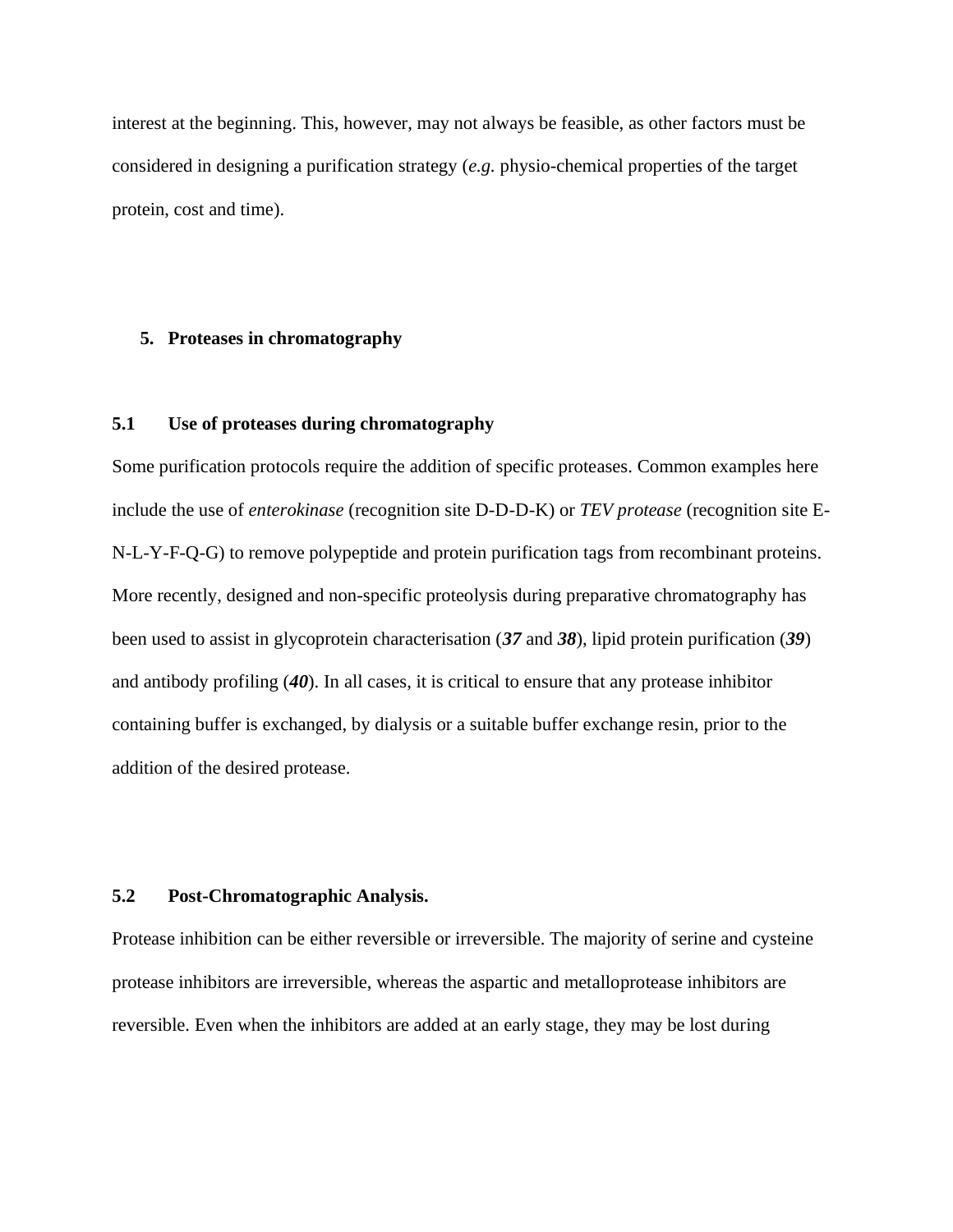purification and subsequent handling steps, resulting in proteolysis post-chromatography. The further re-addition of protease inhibitors may therefore be necessary as purification progresses.

Even with increased numbers of purification steps, very few protocols will remove all proteases from a sample preparation however one can hope to achieve an adequate reduction in the level of these contaminants. Each purification protocol will have a unique definition of "*adequate protease reduction*" based on a number of variables including the activity of the remaining proteases, further downstream applications of the protein of choice and the cost of further protease removal. Additional purification steps often result in a reduced final yield, as such the trade-off between contaminant reduction and yield must be optimised.

An apparently pure protein that gives a single band on a Coomassie-stained SDS-PAGE gel should be re-analysed over time to ensure minimal protease activity exists in the purified sample. This may be carried out by simply storing an aliquot of the purified protein solution at room temperature and analysing samples of this by SDS-PAGE at regular intervals. If the protein is being degraded (indicated by a smear or a reduced size of the protein of choice), protease contamination is present and an additional purification step (or supplemental inhibitor addition) is required.

Care must be taken to rule out the possible loss of enzyme activity due to other destabilizing factors during protein purification. These other factors include, but are not limited to, thermal denaturation, oxidative damage and column matrix adherence. Thermal denaturation of proteins is the decreased stability of a protein caused by extremes of temperature. Thermal denaturation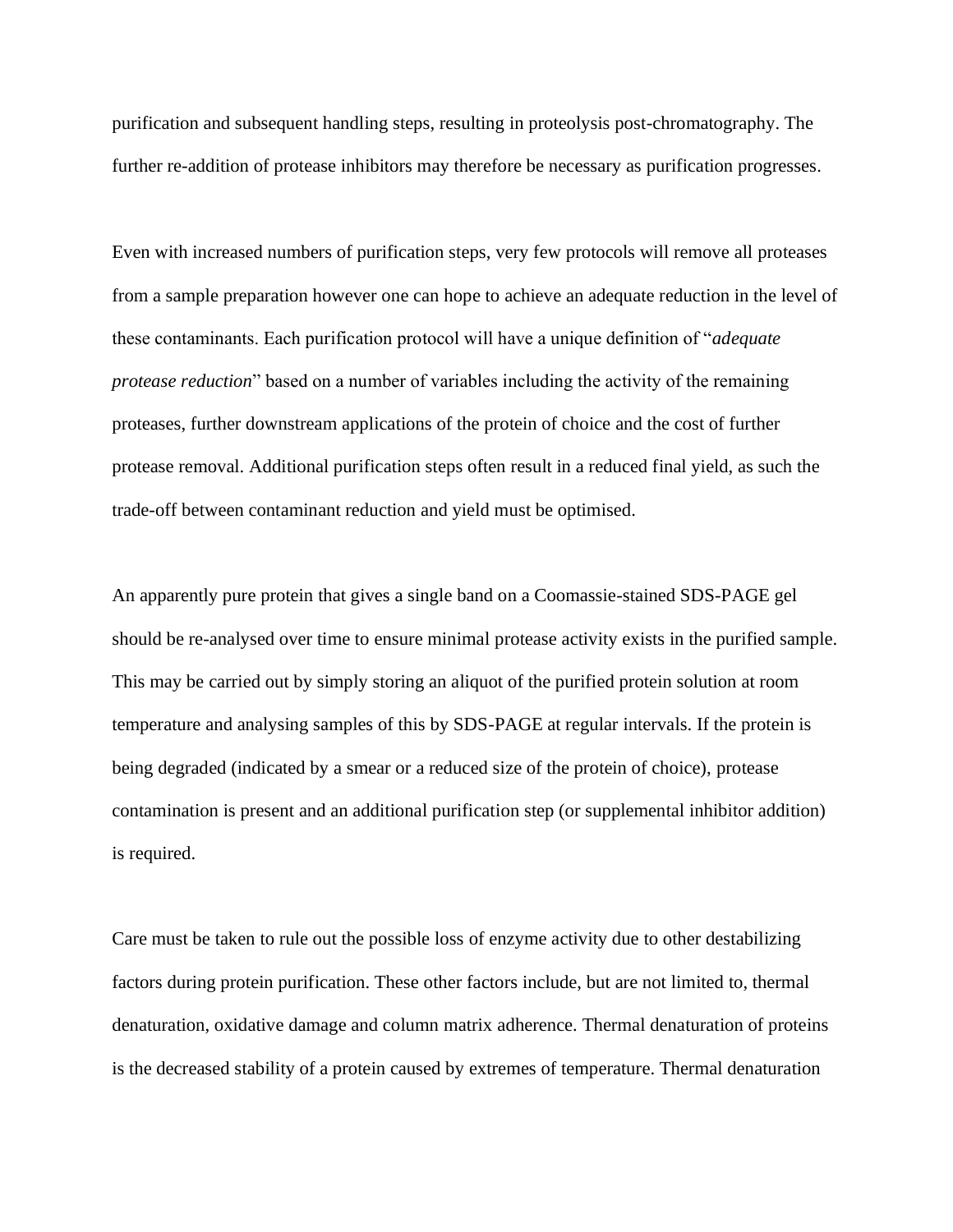can be reduced if the purification procedure is carried out at 2-8 °C. All buffers and chromatography columns/resins should be pre-chilled to 2-8 °C and the purified protein stored at the correct temperature.

Oxidative damage to proteins can be divided into a number of categories, however improper disulphide formation is the most pertinent here. Thiol oxidation may be crucial for correct protein folding. The formation of incorrect intra- or intermolecular disulfides is a detrimental process that can often result in loss of activity and/or aggregation. Oxidative damage can be avoided by not exposing the protein of interest to thiol reducing compounds (e.g. βmercaptoethanol) during purification thus maintaining the correct folded state of the protein. Column matrix adherence is caused by the binding of the protein of interest to the purification column support material by virtue of its physicochemical properties (e.g. surface charge or hydrophobicity). Non-specific protein adherence can cause sheer stress damage to the protein during purification, however this can be circumvented by careful selection of the purification column (type/grade of glass or plastic) and purification resin.

#### **6. Conclusion**

The presence of proteolytic enzymes can result in target protein degradation during protein chromatography. Careful selection of source organism/tissue, along with judicious use of protease inhibitors, can reduce these degrading effects. Commonly used inhibitors are listed here in tabular format (*see* **Tables 4** and **5**), along with supplemental compounds (*see* **Tables 6** and **7**) for easy selection. Protease inhibitors can be added individually or as part of a mix, however, optimal inhibitor selection is an empirical process.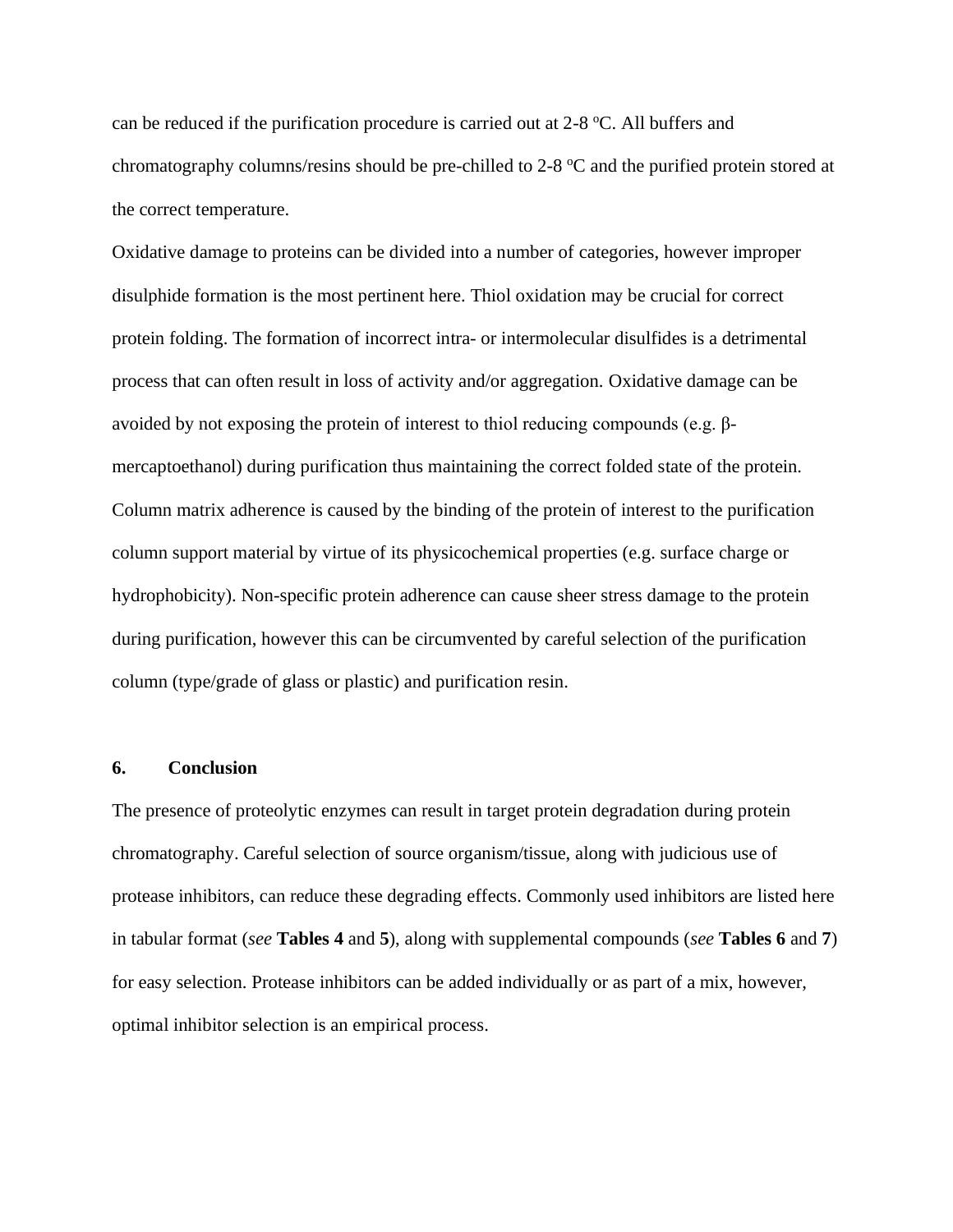# **7. References**

- 1. O'Fágáin, C. (1997) Protein stability and its measurement, in *Stabilising protein function* (O'Fágáin, C., ed.), Springer Press, Berlin, pp. 115-125.
- 2. Seife C. (1997) Blunting Nature's Swiss Army Knife. *Science*. **277**:1602-1603.
- 3. Chung C.H., Goldberg A.L. (1981) The product of the lon (capR) gene in Escherichia coli is the ATP-dependent protease, protease La. *Proc. Natl. Acad. Sci. USA.* **78**:4931- 4935.
- 4. Hershko A., Leshinsky E., Ganoth D., Heller H. (1984) ATP-dependent degradation of ubiquitin-protein conjugates. *Proc. Natl. Acad. Sci. USA*. **81**:1619-1623.
- 5. Hanahan, D., & Weinberg, R. A. (2000). The hallmarks of cancer. *Cell*. **100**:57-70.
- 6. Souza, P. M. de, Bittencourt, M.L., Caprara, C.C., de Freitas, M., de Almeida, R.P.C., Silveira, D., Fonseca, Y.M., Filho, E.X.F., Junior, A.P. & Magalhães, P.O. (2015). A biotechnology perspective of fungal proteases. *Brazilian Journal of Microbiology*. **46**:337-346.
- 7. Song, J., Tan, H., Boyd, S. E., Shen, H., Mahmood, K., Webb, G. I., Akutsu T, Whisstock JC, & Pike, R. N. (2011). Bioinformatic approaches for predicting substrates of proteases. *Journal of Bioinformatics and Computational Biology*. **9**:149- 178.
- 8. Doucet, A., & Overall, C. M. (2008). Protease proteomics: revealing protease in vivo functions using systems biology approaches. *Molecular Aspects of Medicine*. **29**:339-358.
- 9. Deu, E., Verdoes, M., & Bogyo, M. (2012). New approaches for dissecting protease functions to improve probe development and drug discovery. *Nature Structural & Molecular Biology*. **19**:9-16.
- 10. Vanaman T.C. & Bradshaw R. A. (1999) Proteases in Cellular Regulation, *J. Biol. Chem.* **274**:20047.
- 11. Sandhya C., Sumantha A., & Pandey A. (2004) Proteases, in *Enzyme Technology* (Pandey A., Webb C., Soccol C.R., Larroche C. eds.), Asiatech Publishers Inc., New Delhi, India, pp. 312–325.
- 12. Ryan, B. J., & Henehan, G. T. (2013). Overview of approaches to preventing and avoiding proteolysis during expression and purification of proteins. *Current Protocols in Protein Science*. **5**:5-25.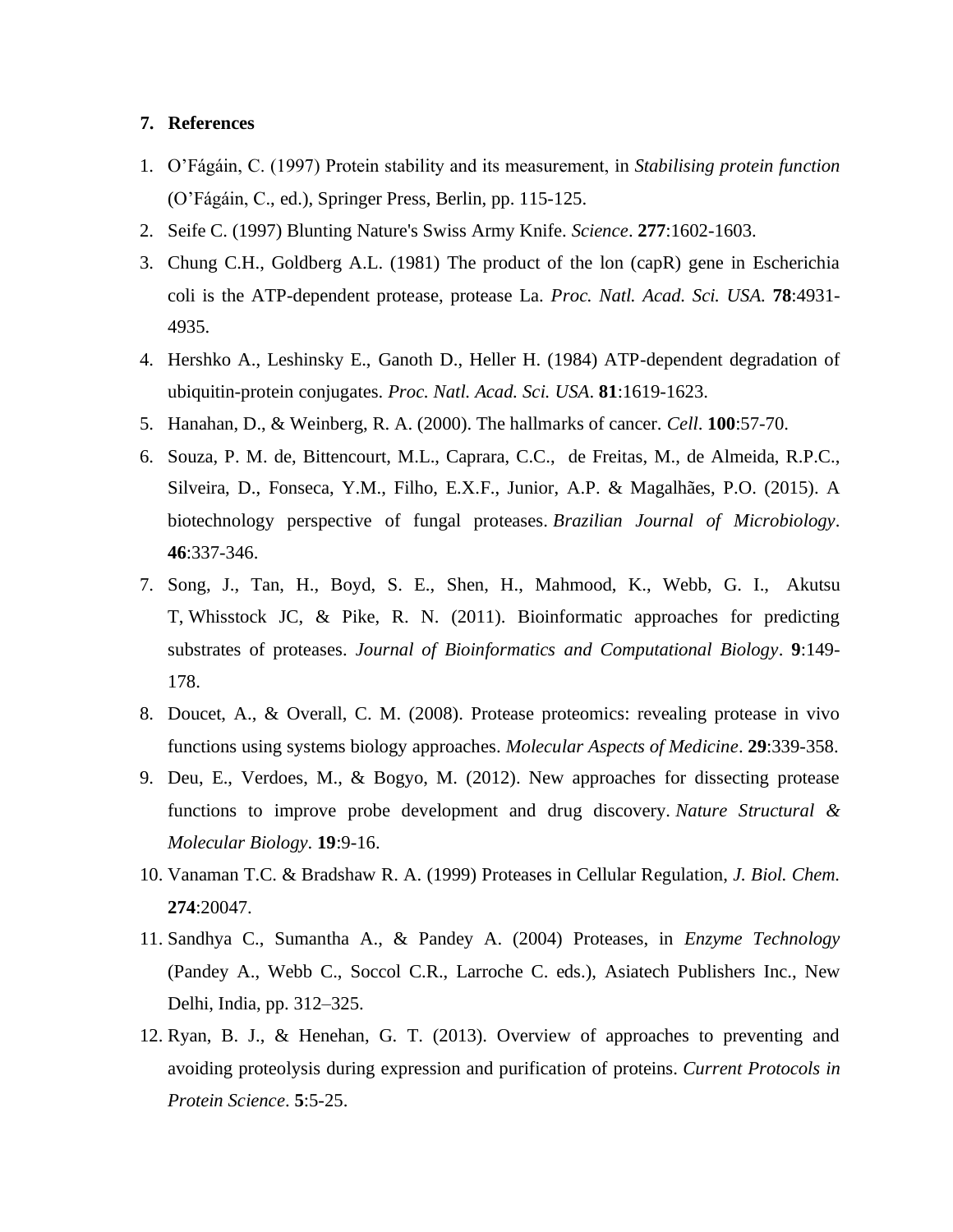- 13. Terpe, T. (2006). Overview of bacterial expression systems for heterologous protein production: from molecular and biochemical fundamentals to commercial strains. *Applied Microbiology and Biotechnology*. **72**:211-222.
- 14. Zeinoddini, M., Khajeh, K., Hosseinkhani, S., Saeedinia, A. R., & Robatjazi, S. M. (2013). Stabilisation of Recombinant Aequorin by Polyols: Activity, Thermostability and Limited Proteolysis. *Applied Biochemistry and Biotechnology*. **170**:273-280.
- 15. Chen, R. (2012). Bacterial expression systems for recombinant protein production: E. coli and beyond. *Biotechnology Advances*. **30**:1102-1107.
- 16. Mattanovich, D., Branduardi, P., Dato, L., Gasser, B., Sauer, M., & Porro, D. (2012). Recombinant protein production in yeasts. *Methods in Molecular Biology*, (Clifton, N.J., ed), Humana, Totowa, NJ, **824**, pp. 329-358.
- 17. Zhu, J. (2012). Mammalian cell protein expression for biopharmaceutical production. *Biotechnology Advances*. **30**:1158-1170.
- 18. Beynon, R.J., and Oliver, S. (2004) Avoidance of proteolysis in extracts, in *Protein Purification Protocols, Methods in Molecular Biology* (Cutler, P., ed), Humana, Totowa, NJ, **244**, pp. 75-85.
- *19.* Vera, A., Arís, A., Carrió, M., González-Montalbán, N., & Villaverde, A. (2005). Lon and ClpP pro- teases participate in the physiological disintegration of bacterial inclusion bodies. *Journal of Biotechnology.* **119**:163-171
- 20. Pickering, A. M., & Davies, K. J. (2012). A simple fluorescence labeling method for studies of protein oxidation, protein modification, and proteolysis. *Free Radical Biology and Medicine*. **52**:239-246.
- 21. Healy, N., Greig, S., Enahoro, H., Roberts, H., Drake, L., Shaw, E., & Ashall, F. (1992). Detection of peptidases in Trypanosoma cruzi epimastigotes using chromogenic and fluorogenic substrates. *Parasitology*. **104**:315-322.
- 22. Vandooren, J., Geurts, N., Martens, E., Van den Steen, P. E., & Opdenakker, G. (2013). Zymography methods for visualizing hydrolytic enzymes. *Nature Methods*. **10**:211-220.
- 23. Serim, S., Haedke, U., & Verhelst, S. H. (2012). Activity‐Based Probes for the Study of Proteases: Recent Advances and Developments. *Chem. Med. Chem*. **7**:1146-1159.
- 24. http://www.sigmaaldrich.com/life-science/metabolomics/enzyme-explorer/learningcenter/protease-inhibitors.html.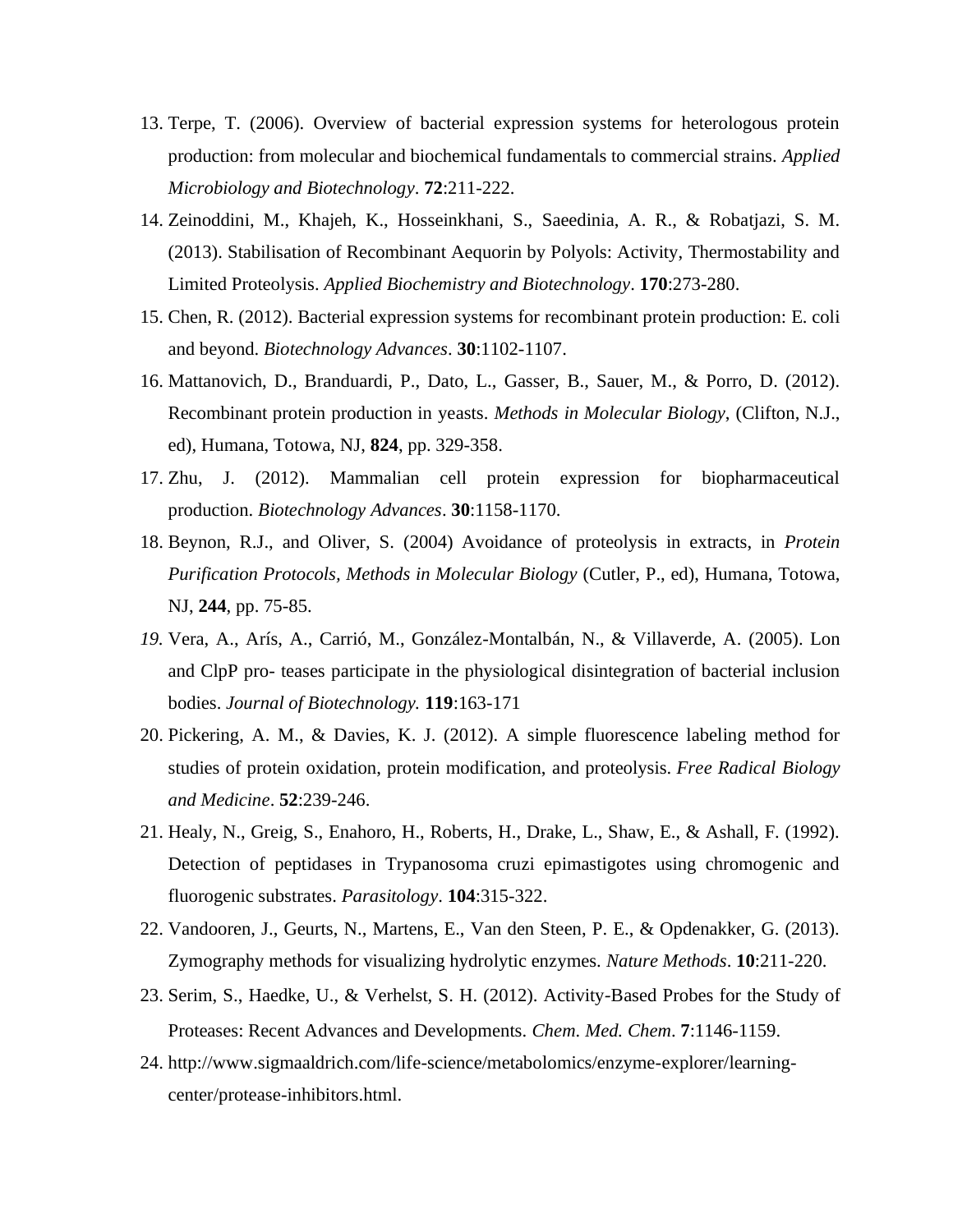- 25. Beynon, R.J., and Oliver, S. (2004) Avoidance of proteolysis in extracts, in *Protein Purification Protocols, Methods in Molecular Biology* (Cutler, P., ed), Humana, Totowa, NJ, **244**, pp. 75-85.
- 26. Beynon, R.J. (1998) Prevention of Unwanted Proteolysis, in *Methods in Molecular Biology: New Protein Techniques* (Walker, J.M., ed.), Humana, Totowa, NJ, **3**, pp. 1-23.
- 27. Frank, M. B. (1997) "Notes on Protease Inhibitors" from a Bionet Newsgroup described in *Molecular Biology Protocols*. [\(http://omrf.ouhsc.edu/~frank/protease.html\)](http://omrf.ouhsc.edu/~frank/protease.html).
- 28. Harper, J.W, Hemmi, K., and Powers, J. C. (1985) Reaction of Serine Proteases with Substituted Isocoumarins: Discovery of 3,4-Dichloroisocoumarin, a New General Mechanism Based Serine Protease Inhibitor. *Biochemistry.* **24**:1831-1841.
- 29. Hassel, M., Klenk, G., and Frohme, M. (1996) Prevention of Unwanted Proteolysis during Extraction of Proteins from Protease-Rich Tissue. *Anal. Biochem.* **242**, 274-275.
- 30. North, M.J., and Benyon, R. J. (1994) Prevention of unwanted proteolysis, in *Proteolytic Enzymes: A Practical Approach* (Beynon, R.J., and Bond, J.S. eds.), Oxford University Press, USA, pp. 241-249.
- 31. Sreedharan, S. K., Verma, C., Caves, L.S.D., Brocklehurst, S.M., Gharbia, S.E., Shah H.N., and Brocklehurst, K.M. (1996) Demonstration that 1-trans-epoxysuccinyl-Lleucylamido-(4-guanidino)butane (E-64) is one of the most effective low Mr inhibitors of trypsin-catalysed hydrolysis. Characterization by kinetic analysis and by energy minimization and molecular dynamics simulation of the E-64–b-trypsin complex. *Biochemistry Journal.* **316**:777-86.
- 32. Salvensen, G., and Nagase, H. (1989) Inhibition of proteolytic enzymes in *Proteolytic Enzymes: A Practical Approach* (Beynon, R.J., and Bond, J.S. eds.), Oxford University Press, USA, pp. 83-104.
- 33. North, M.J. (1989) Prevention of unwanted proteolysis, in *Proteolytic Enzymes: A Practical Approach* (Beynon, R.J., and Bond, J.S. eds.), IRL Press, Oxford, pp. 105-124.
- 34. Barford, D. (1996) Molecular mechanisms of the protein serine/threonine phosphatases. *Trends Bioch. Sci.* **21**:407.
- 35. Castellanos-Serra, L., and Paz-Lago, D. (2002) Inhibition of unwanted proteolysis during sample preparation: Evaluation of its efficiency in challenge experiments. *Electrophoresis.* **23**:1745-53.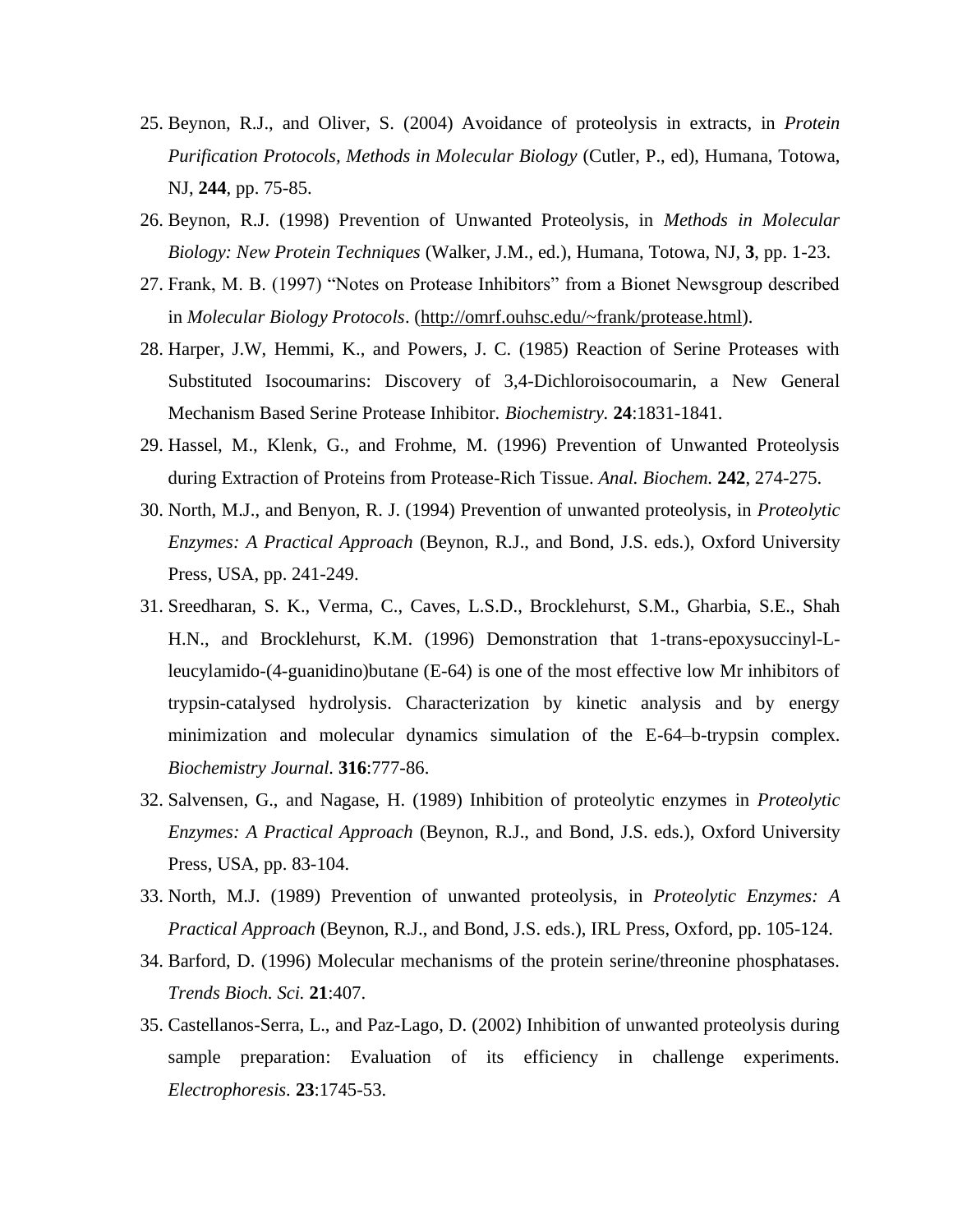- 36. Kulakowska-Bodzon, A., Bierczynska-Krzysik, A., Dylag, T., Drabik, A., Suder, P., Noga, M., Jarzebinska, J., and Silberring, J. (2007) Methods for sample preparation in proteomic research. *J. of Chromatogr. B.* **849**:1-31.
- 37. Hua, Serenus, Chloe Y. Hu, Bum Jin Kim, Sarah M. Totten, Myung Jin Oh, Nayoung Yun, Charles C. Nwosu, Jong Shin Yoo, Carlito B. Lebrilla, and Hyun Joo An. "Glycoanalytical multispecific proteolysis (Glyco-AMP): a simple method for detailed and quantitative glycoproteomic characterization. *Journal of Proteome Research.* **12**:4414- 4423.
- 38. Nwosu, C. C., Huang, J., Aldredge, D. L., Strum, J. S., Hua, S., Seipert, R. R., & Lebrilla, C. B. (2012). In-gel nonspecific proteolysis for elucidating glycoproteins: a method for targeted protein-specific glycosylation analysis in complex protein mixtures. *Analytical Chemistry*. **85**:956-963.
- 39. Ghobadi, S., Yousefi, F., Khademi, F., Padidar, S., & Mostafaie, A. (2012). An efficient method for purification of nonspecific lipid transfer protein‐1 from rice seeds using kiwifruit actinidin proteolysis and ion exchange chromatography. *Journal of Separation Science*. **35**:2827-2833.
- 40. Yu, L., Xiao, G., Zhang, J., Remmele, R. L., Eu, M., & Liu, D. (2012). Identification and quantification of Fc fusion peptibody degradations by limited proteolysis method. *Analytical Biochemistry*. **428**:137-142.
- 41. Rawlings, N.D., Morton, F.R., Kok, C.Y., Kong, J. & Barrett, A.J. (2008) *MEROPS*: the peptidase database. *Nucleic Acids Res.* **36**:D320-D325.
- 42. Rawlings N.D. & Barrett A.J. (1994) Families of serine peptidases. *Meth. Enzymol*. **244**:19-61.
- 43. Bühling F., Fengler A., Brandt W., Welte T., Ansorge S., & Nägler, D.K. (2000) Review: novel cysteine proteases of the papain family. *Adv. Exp. Med. Biol*. **477**:241-254.
- 44. Dame, J.B., Reddy, G.R., Yowell, C.A., Dunn, B.M., Kay, J., & Berry, C. (1994) Sequence, expression and modelled structure of an aspartic protease from the human malaria parasite *Plasmodium falciparum*. *Mol*. *Biochem*. *Parasitol*. **64**:177–90.
- 45. Barinka, C., Byun, Y., Dusich, C.L., Banerjee, S.R., Chen, Y., Castanares, M., Kozikowski, A.P., Mease, R.C., Pomper, M.G., & Lubkowski, J. (2008). Interactions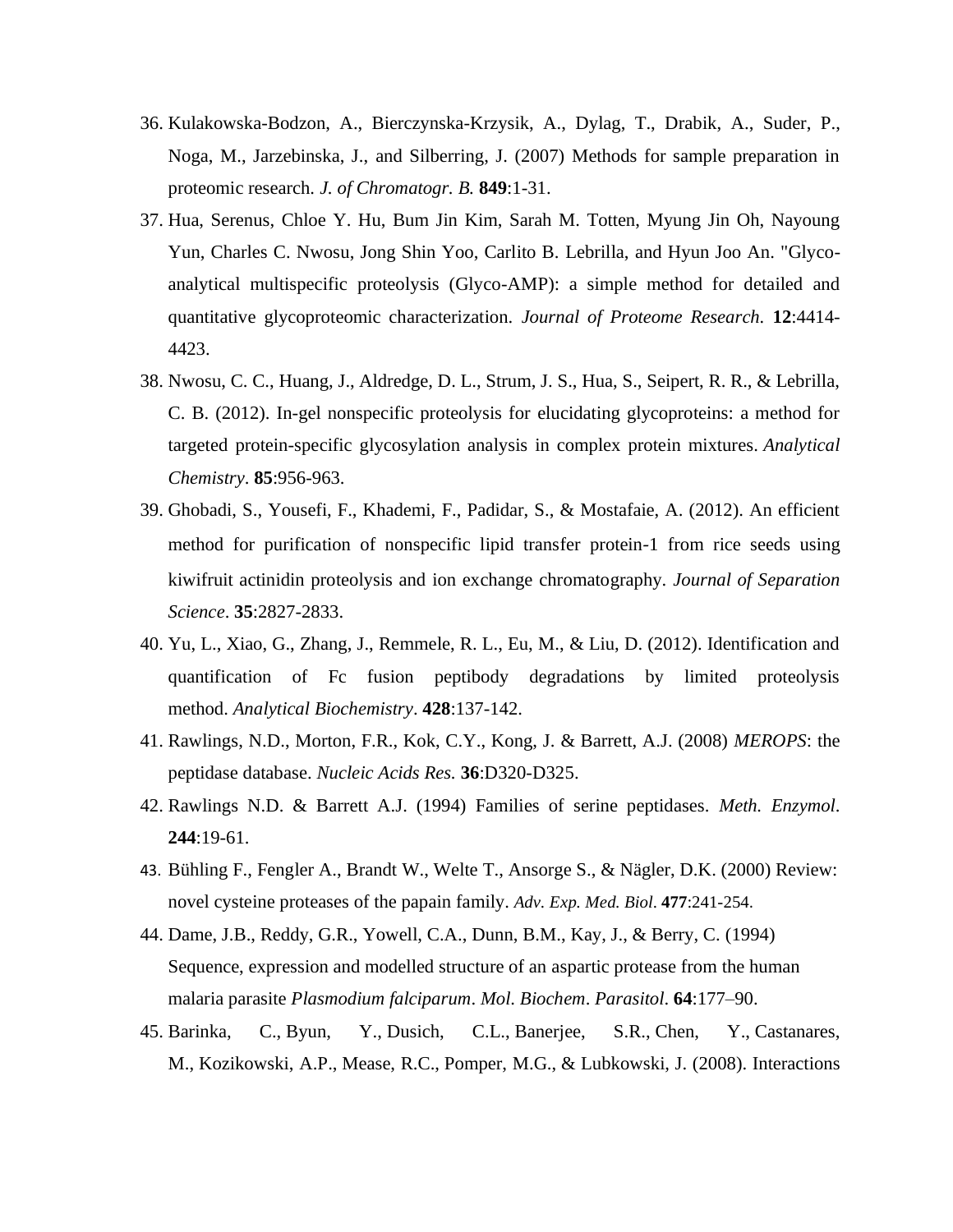between human glutamate carboxypeptidase II and urea-based inhibitors: structural characterization. *Journal of Medical Chemistry*. **51**:7737-7743.

- 46. Li, Y.Y., Bao, Y.L., Song, Z.B., Sun, L.G., Wu, P., Zhang, Y., Fan, C., Huang, Y.X., Wu, Y., Yu, C.L., Sun, Y., Zheng, L.H., Wang, G.N., & Li, Y.X. (2012). The threonine protease activity of testes-specific protease 50 (TSP50) is essential for its function in cell proliferation. *PLoS One*. **7**:e35030.
- 47. Rawlings, N. D., Barrett, A. J., & Bateman, A. (2011). Asparagine Peptide Lyases; a seventh catalytic type of protteolytic enzymes. *Journal of Biological Chemistry*. **286**: 38321-38328.
- 48. Edwards, D.R., Handsley, M.M., & Pennington, C.J. (2008) The ADAM metalloproteases. *Mol. Aspects Med.* **29**:258–89.
- 49. Pendyala P.R., Ayong L., Eatrides J., Schreiber M., Pham C., Chakrabarti R., Fidock D., Allen C.M. & Chakrabarti D. (2008) Characterization of a PRL protein tyrosine phosphatase from *Plasmodium falciparum. Mol. Biochem. Parasit.* **158**:1-10.
- 50. Kuwana, T., & Rosalki, S.B. (1991) Measurement of alkaline phosphatase of intestinal origin in plasma by *p*-bromotetramisole inhibition. *J. Clin. Pathol.* **44**:236-237.
- 51. Jain, M.K. (1982) Handbook of Enzyme Inhibitors, John Wiley and Sons, NY, pp. 222
- 52. Jain, M.K. (1982) Handbook of Enzyme Inhibitors, John Wiley and Sons, NY, pp. 334.
- 53. Jain, M.K. (1982) Handbook of Enzyme Inhibitors, John Wiley and Sons, NY, pp. 189- 190.
- 54. http://www.emdbiosciences.com/html/cbc/Phosphatase\_Inhibitor\_Cocktail\_Sets.htm
- 55. Gordon, J. A. (1991). Use of vanadate as protein-phosphotyrosine phosphatase inhibitor. *Meth. Enzymol.* **201**:477-482
- 56. Bodzon-Kulakowska A., Bierczynska-Krzysik A., Dylag T., Drabik A., Suder P., Noga M., Jarzebinska J. & Silberring J. (2007). Methods for samples preparation in proteomic research. *J. Chromatogr. B*. **849**:1-31.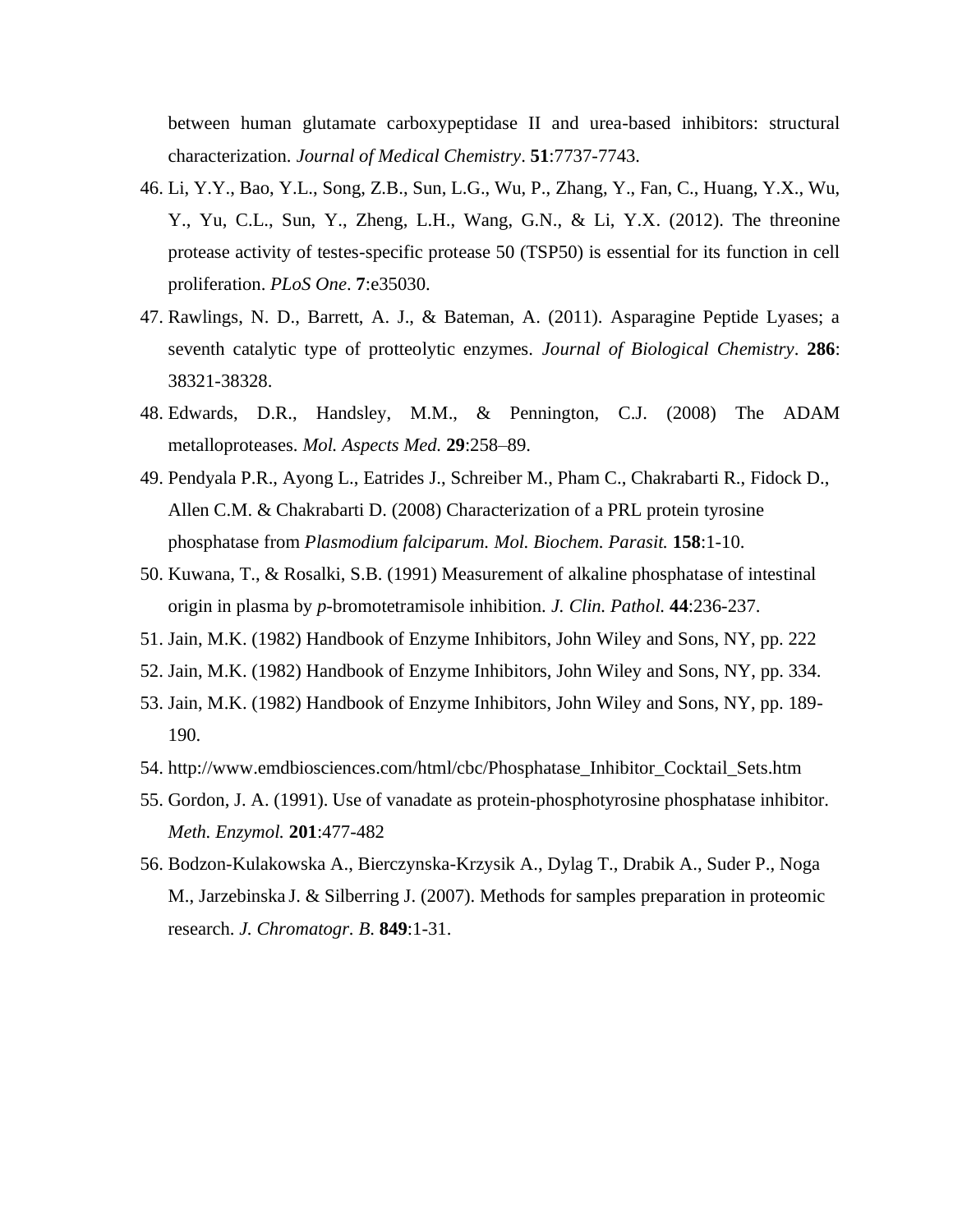**Table 1:** Broad classification of proteases based on their site of action along a protein chain.

| <b>Peptidase Type</b> | <b>Mode of Action</b>                     | <b>Common Examples</b> |
|-----------------------|-------------------------------------------|------------------------|
| Exopeptidase          | Hydrolyse the terminal amino acids from   | Aminopeptidases and    |
|                       | the protein chain. They may act on the    | Carboxypeptidase       |
|                       | amino, or carboxyl, terminal of the       |                        |
|                       | peptide chain.                            |                        |
| Endopeptidase         | Hydrolyse internal peptide bonds of a     | Trypsin, Chymotrypsin, |
|                       | protein, common examples here include     | Pepsin, and Papain     |
|                       | trypsin, chymotrypsin, pepsin, and papain |                        |

**Table 2:** Broad classification of proteases based on their active site amino acid or metal ion (*41*).

| <b>Protease Type</b>       | <b>Active Site Amino Acid</b>  | <b>Common Examples</b>                   |
|----------------------------|--------------------------------|------------------------------------------|
|                            | or Metal Ion                   |                                          |
| <b>Serine Protease</b>     | Serine                         | Subtilisin (EC 3.4.21.62, an             |
|                            |                                | endopeptidase sourced from Bacillus      |
|                            |                                | subtilis, $(42)$                         |
| Cysteine (thiol) Protease  | Nucleophilic cysteine thiol    | Papain (EC 3.4.22.2, an endopeptidase    |
|                            |                                | sourced from Carica papaya, (43))        |
| <b>Aspartate Protease</b>  | Aspartic Acid (in general,     | Plasmepsin (EC 3.4.23.39, an             |
|                            | two highly-conserved           | endopeptidase produced by the            |
|                            | aspartate residues)            | Plasmodium parasite, (44))               |
| <b>Glutamate Protease</b>  | <b>Glutamate and Glutamine</b> | Glutamate carboxypeptidase 2             |
|                            | dyad.                          | (EC 3.4.17.21, an exopeptidase sourced   |
|                            |                                | from <i>Homo sapiens</i> , $(45)$ )      |
| <b>Threonine Protease</b>  | Threonine (commonly            | TSP50 peptidase, an endopeptidase        |
|                            | activated by a Histidine)      | sourced from <i>Homo sapiens</i> , (46). |
|                            |                                |                                          |
| <b>Asparagine Protease</b> | Asparagine (commonly as        | MeTr peptidase, an endopeptidase         |
|                            | a dyad with an acidic          | sourced from <i>Homo sapiens</i> , (47). |
|                            | residue)                       |                                          |
| Metalloproteases           | Catalysis requires an          | Adamalysin (EC 3.4.24.46, an             |
|                            | active site metal ion (e.g.    | endopeptidase from the rattlesnake       |
|                            | zinc or cobalt)                | Crotalus adamanteus, (48)).              |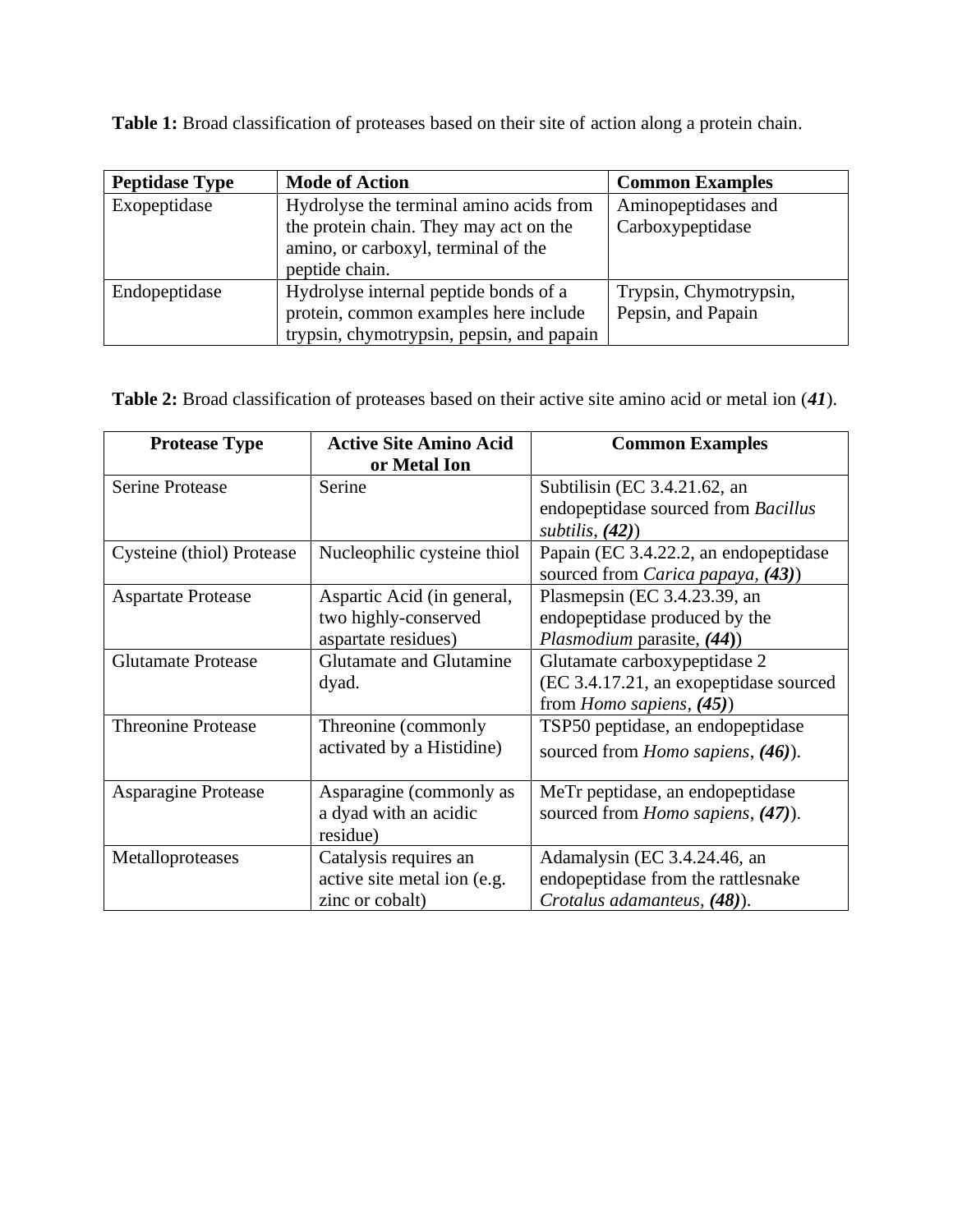**Table 3:** Some commercially available protease-deficient *E. coli* strains that are used to express recombinant proteins.

| <b>Strain Name</b>   | <b>Protease Deficiency</b>                                                                                | <b>Supplier</b>          |
|----------------------|-----------------------------------------------------------------------------------------------------------|--------------------------|
| <b>UT5600</b>        | Deficient in $OmpT$ (an outer<br>membrane protease that cleaves<br>between sequential basic amino acids). | New England Biolabs Inc. |
| <b>CAG626</b>        | Deficient in Lon (a protease that<br>degrades abnormal/misfolded<br>proteins).                            | New England Biolabs Inc. |
| <b>CAG597</b>        | Stress-induced proteases at high<br>temperature.                                                          | New England Biolabs Inc. |
| <b>CAG629</b>        | Stress-induced proteases at high<br>temperature and Lon protease.                                         | New England Biolabs Inc. |
| PR1031               | Deficient in DnaJ -a chaperone that<br>can promote protein degradation.                                   | New England Biolabs Inc. |
| <b>KS1000</b>        | Deficient in Prc (Tsp), a periplasmic<br>protease.                                                        | New England Biolabs Inc. |
| Rosetta              | Deficient in Lon and OmpT.                                                                                | Novagen                  |
| Rosetta-gami B       | Deficient in Lon and OmpT.                                                                                | Novagen                  |
| Origami B            | Deficient in Lon and OmpT.                                                                                | Novagen                  |
| BL21 Star (DE3)pLysS | Deficient in Lon and OmpT.                                                                                | Invitrogen               |
| BL21 Star (DE3)      | Deficient in Lon and OmpT.                                                                                | Invitrogen               |
| BL21-AI              | Deficient in Lon and OmpT.                                                                                | Invitrogen               |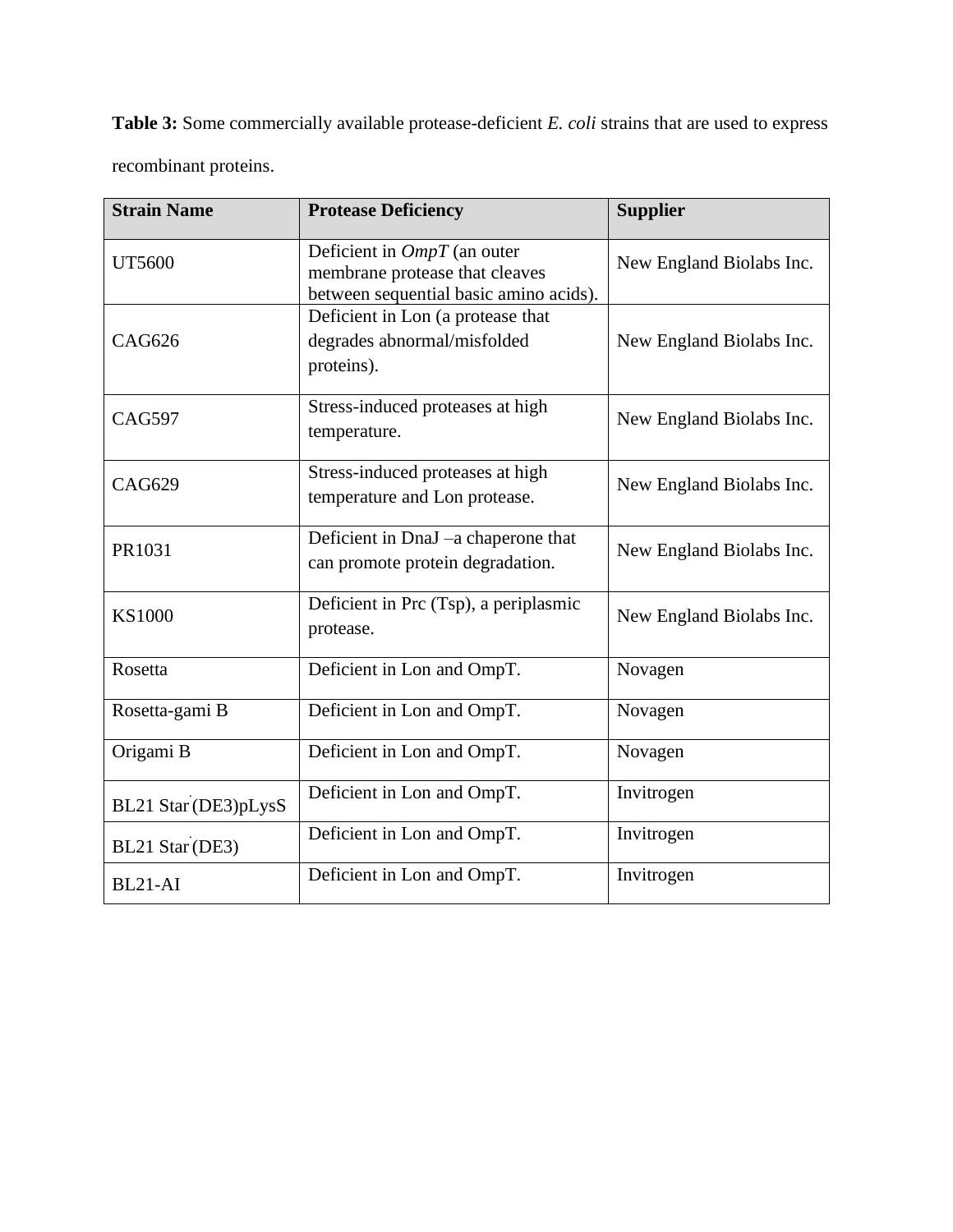| <b>Inhibitor Activity</b> | <b>Inhibitor</b>    | <b>Solvent</b>           | <b>Molarity</b>         | <b>Storage</b>         |
|---------------------------|---------------------|--------------------------|-------------------------|------------------------|
| <b>Serine</b>             | PMSF <sup>1</sup>   | dry methanol or propanol | $200 \text{ m}$         | $-20^{\circ}$ C        |
| <b>Serine</b>             | $3,4$ -DCL          | dimethylsulfoxide        | $10 \text{ m}$          | $-20$ <sup>o</sup> C   |
| <b>Serine</b>             | Benzamidine         | water                    | $100 \text{ mM}$        | $-20$ <sup>o</sup> C   |
| <b>Cysteine</b>           | Iodoacetic acid     | water                    | $200 \text{ m}$         | Prepare fresh          |
| <b>Cysteine</b>           | $E64-c$             | water                    | $5 \text{ }\mathrm{m}M$ | $-20$ <sup>o</sup> C   |
| Thiol (serine & cysteine) | Leupeptin           | water                    | $10 \text{ m}$          | $-20^{\circ}$ C        |
| <b>Metallo</b>            | 1,10 Phenanthroline | methanol                 | $100 \text{ mM}$        | $RT^3$ or 4°C          |
| <b>Metallo</b>            | $EDTA^2$            | water                    | 0.5 M                   | $RT^3$ or $4^{\circ}C$ |
| <b>Acid Proteases</b>     | Pepstatin           | <b>DMSO</b>              | $10 \text{ m}$          | $-20^{\circ}$ C        |
| Aminopeptidase            | <b>Bestatin</b>     | water                    | $5 \text{ m}$           | $-20^{\circ}$ C        |
| <b>Threonine</b>          | Leupeptin           | water                    | $10 \text{ m}$          | $-20$ <sup>o</sup> C   |

**Table 4:** Protease-Inhibitors: Stock Solutions and Storage Conditions.

<sup>1</sup> PMSF is toxic. Weigh this compound in a fume hood, and wear appropriate personal protective

equipment.

<sup>2</sup> Does not inhibit pancreatic elastase.

<sup>3</sup> RT - Room Temperature.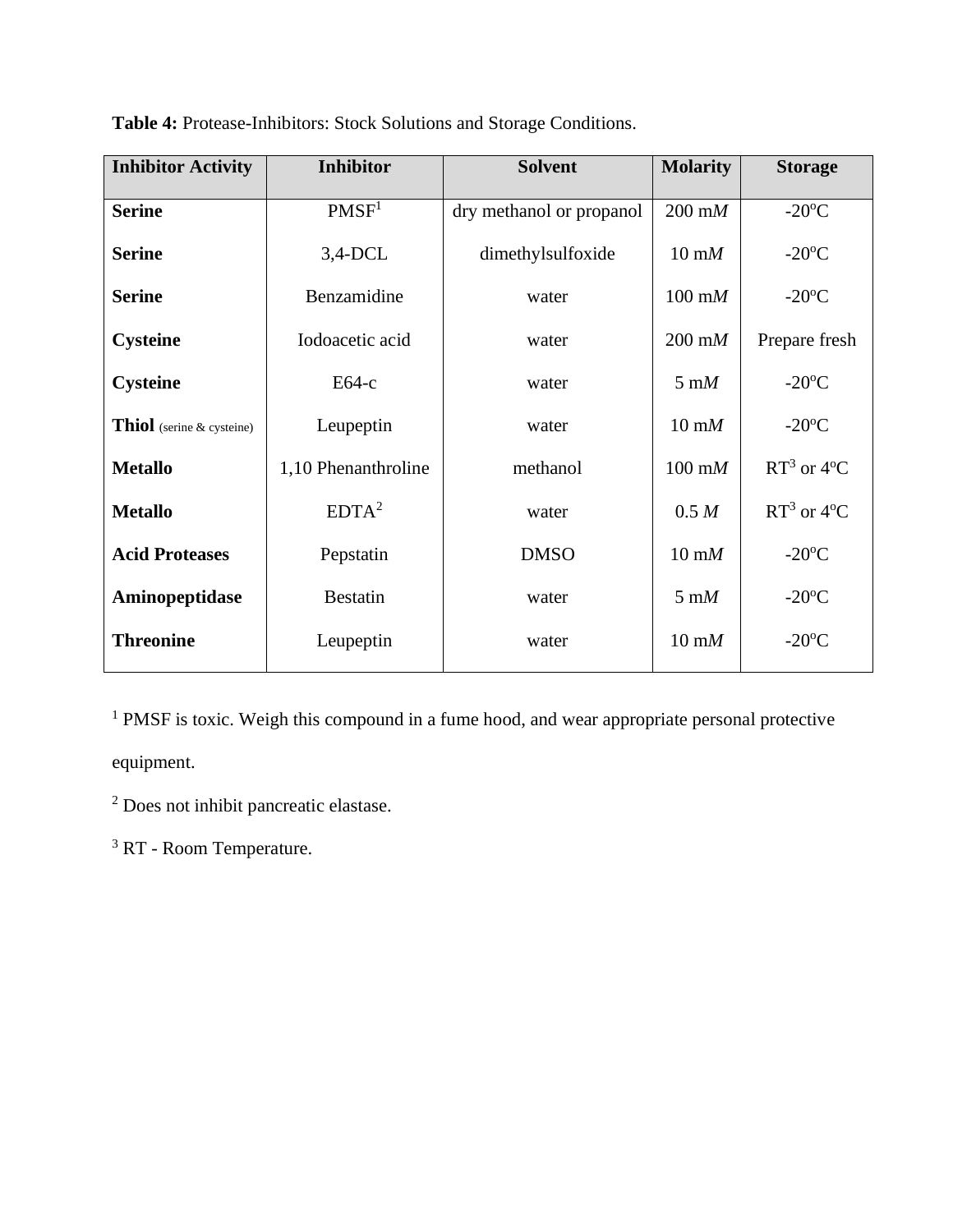# **Table 5:** General protease inhibitor mix

| <b>Stock Inhibitor</b>                                             | Volume $(\mu L)$ |  |
|--------------------------------------------------------------------|------------------|--|
| PMSF (100 mM) or 3,4-DCI (10 mM) or Benzamidine (5 mM)             | 200              |  |
| Iodoacetate (200 mM) or E64-c (5 mM)                               | 200              |  |
| 1,10 phenanthroline (100 mM) or EDTA (500 mM) or Leupeptin (10 mM) | 100              |  |
| Pepstatin $(10 \text{ m})$                                         | 100              |  |
| Double Distilled Water                                             | 400              |  |
| Final Volume                                                       | 1,000            |  |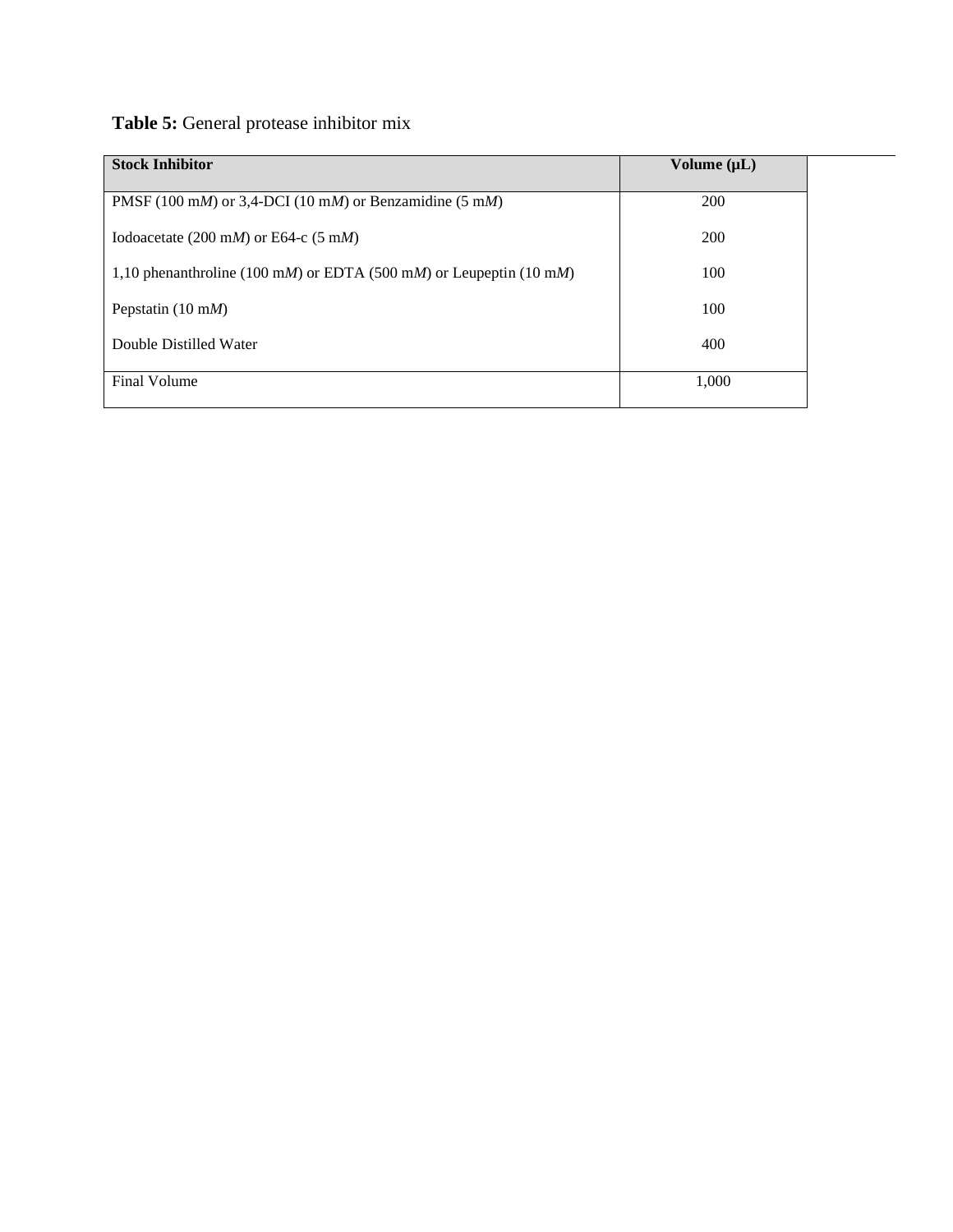|  | <b>Table 6.</b> Additional inhibitors that can be used to supplement protease inhibitor mixes. |
|--|------------------------------------------------------------------------------------------------|
|--|------------------------------------------------------------------------------------------------|

| <b>Inhibitor</b>                                           | Solvent             | <b>Molarity</b>          | <b>Storage</b>                 |
|------------------------------------------------------------|---------------------|--------------------------|--------------------------------|
| <b>Serine Protease Inhibitors</b>                          |                     |                          |                                |
| Aprotinin (Does not inhibit thrombin or factor Xa)         | water               | $300 \text{ m}$          | $-20$ <sup>o</sup> C (at pH 7) |
| Chymostatin (Inhibits chymotrypsin-like serine proteases   | <b>DMSO</b>         | $10 \text{ m}$           | $-20^{\circ}$ C                |
| such as chymase cathepsins A,B,D and G. Also inhibits      |                     |                          |                                |
| some cysteine proteases such as papain)                    |                     |                          |                                |
| Antithrombin III (Inhibits thrombin, kallikreins, plasmin, | water               | 10 Units/mL              | $-20$ <sup>o</sup> C (at pH 7) |
| trypsin and factors Ixa, Xa, and Xia)                      |                     |                          |                                |
| <b>TLCK</b> (Inhibits chymotrypsin-like serine proteases)  | $1 \text{ mM } HCl$ | $100 \mu M$              | Prepare fresh                  |
| <b>TPCK</b> (Inhibits chymotrypsin-like serine proteases)  | Ethanol             | $10 \text{ }\mathrm{m}M$ | $4^{\circ}C$                   |
| <b>DIFP</b> (Highly toxic cholinesterase inhibitor. Broad  | anhydrous           | $200 \text{ m}$          | $-20$ <sup>o</sup> C           |
| spectrum serine protease inhibitor. Hydrolyzes rapidly in  | isopropanol         |                          |                                |
| aqueous solutions)                                         |                     |                          |                                |
| Antipain (Inhibits serine proteases such as plasmin,       | water               | $10 \text{ m}$           | $-20^{\circ}$ C                |
| thrombin and trypsin. Also inhibits some cysteine          |                     |                          |                                |
| proteases such as calpain and papain)                      |                     |                          |                                |
| a2-Macroglobulin (Broad spectrum protease inhibitor)       | water               | $100 \text{ m}$          | $-20$ <sup>o</sup> C           |
|                                                            |                     |                          |                                |
| <b>Cysteine Protease Inhibitors</b>                        |                     |                          |                                |
| N-Ethylmaleimide                                           | water               | $100 \text{ m}$          | Prepare fresh                  |
|                                                            |                     |                          |                                |
| <b>Metalloprotease Inhibitors</b>                          |                     |                          |                                |
| Phosphoramidon (Strong inhibitor of                        | water               | $1 \text{ m}$ $M$        | $-20^{\circ}$ C                |
| metalloendoproteases, thermolysin and elastases, but a     |                     |                          |                                |
| week inhibitor of collagenase)                             |                     |                          |                                |
|                                                            |                     |                          |                                |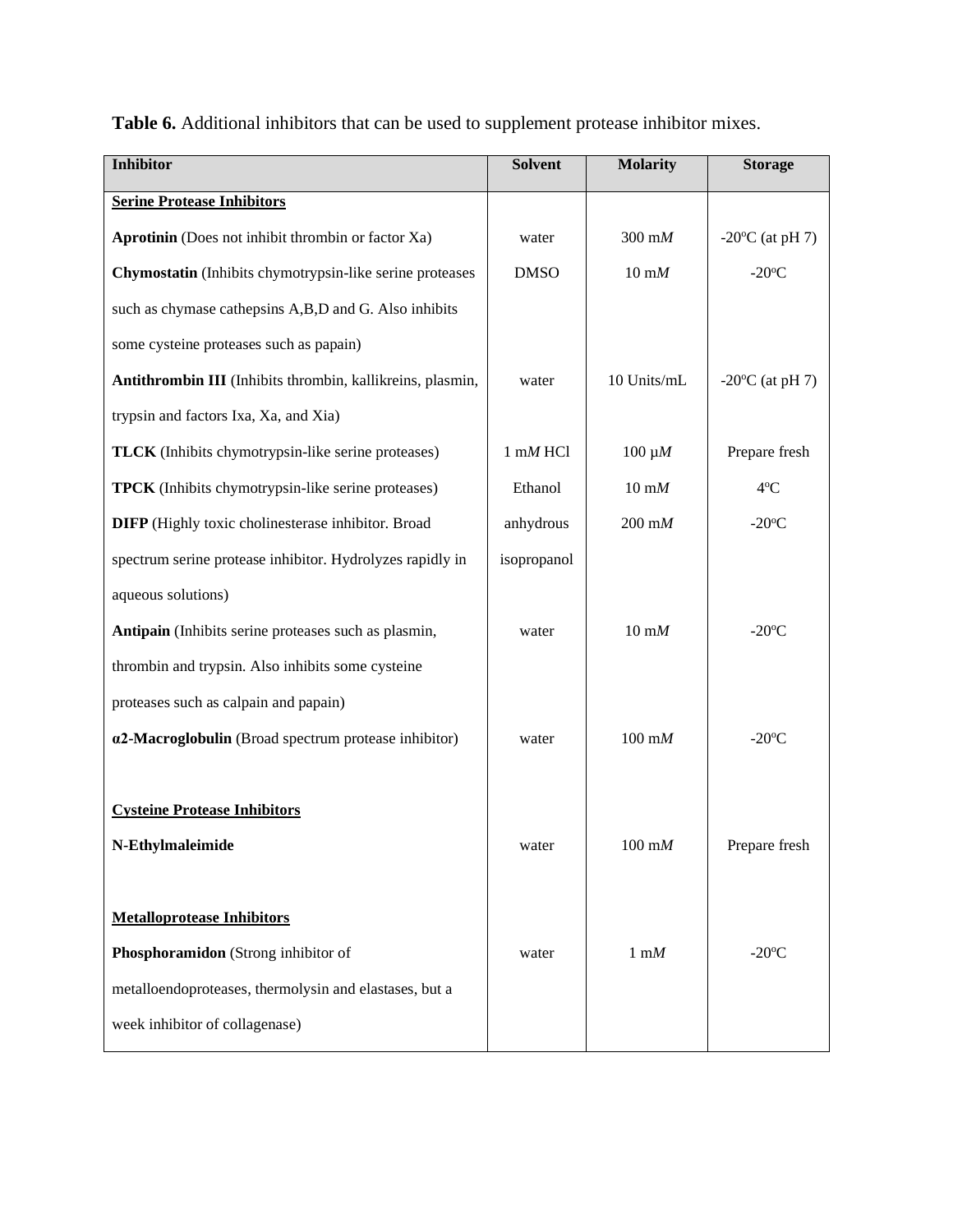| <b>Name</b>          | <b>Typical Working Molarity Range</b> | <b>Stock Molarity</b> | <b>Typical Inhibitory Targets.</b>                                                                  |
|----------------------|---------------------------------------|-----------------------|-----------------------------------------------------------------------------------------------------|
| p-Bromotetramisole   | $0.1 - 1.5$ m $M$                     | $100 \text{ mM}$      | Alkaline Phosphatases (49, 50)                                                                      |
| Cantharidin          | $20 - 250 \mu M$                      | $2.5 \text{ mM}$      | Protein Phosphatase 2-A (49, 51)                                                                    |
| Microcystin LR       | $20 - 250$ nM                         | $2.5 \mu M$           | Protein Phosphatase 1 and 2-A<br>(49, 52)                                                           |
| Imidazole            | $50 - 200$ m $M$                      | 1 M                   | Alkaline Phosphatases (53, 54)                                                                      |
| Sodium molybdate     | $50 - 125$ m $M$                      | 1 M                   | Acid phosphatases and<br>Phosphoprotein Phosphatases<br>(51, 54)                                    |
| Sodium orthovanadate | $50 - 100$ mM                         | 1 M                   | ATPase inhibition, Protein<br>Tyrosine Phosphatases,<br>Phosphate-transferring enzymes.<br>(54, 55) |
| Sodium tartrate      | $50 - 100$ m $M$                      | 1 M                   | Acid Phosphatases (52, 54).                                                                         |

**Table 7:** Commonly used phosphatase inhibitors.